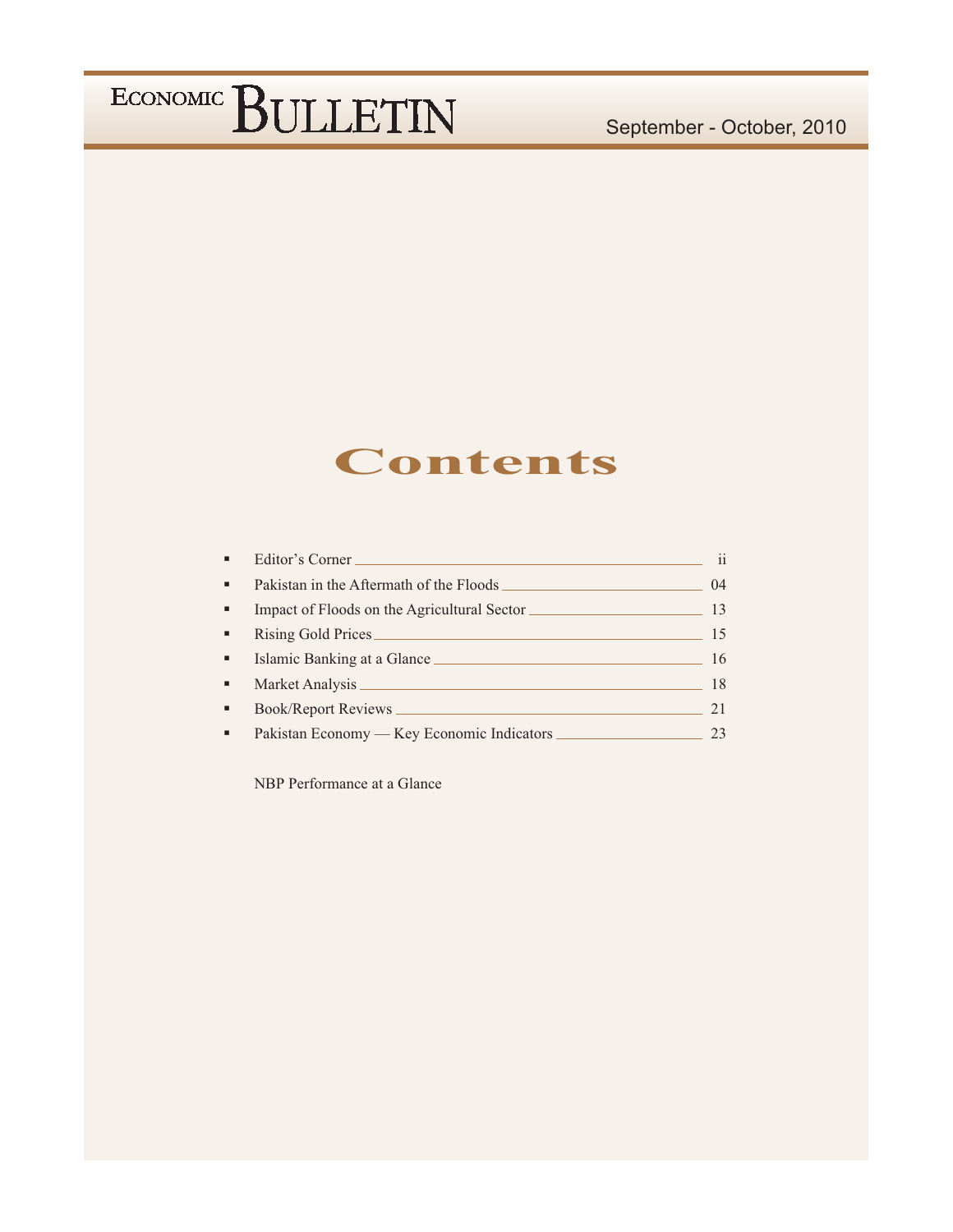### **Editor's Corner**

#### Dear Readers.

The State Bank of Pakistan (SBP) raised its discount rate by 50 basis points to 14 percent, w.e.f. November 30, 2010. This was the Central Bank's third consecutive hike since the beginning of FY11 (in July and September 2010, the rate was raised by 50 bps each). The rationale for the rate hike has been the persistently high inflation and fiscal slippages leading to unabated government borrowing. Through adjustment in the policy rate, the Bank seeks to contain the double digit inflation, while supporting economic growth.

The Monetary Policy (November 2010) identifies the following factors which constrain the economy's ability to achieve sustainable recovery and growth: -

- the slow progress in the prevailing security and economic conditions.
- high and persistent inflation.
- continuing fiscal slippages.
- unresolved power sector issues.
- high level of government borrowing from SBP.

Pakistan faces severe fiscal challenges. The tax base continues to remain narrow, while rising security and flood related expenditures and continued power subsidies has resulted in a declining tax-GDP ratio (declined to 9 percent in FY09).

For 2009-10, subsidies to WAPDA and KESC were budgeted at Rs62.9 billion and Rs3.8 billion; while revised estimates show a substantial enhancement in subsidies to Rs147 billion and Rs32.5 billion respectively. Expenses on defence, war on terror and power tariff subsidy have raised total expenditures.

While expenditures rose in FY10, taxes fell short of the target and total revenues could not meet the projections for the year. Rising fiscal pressures and slower flow of external finance resulted in a breach of IMF ceiling on the budget deficit and net government borrowings from the SBP. About 60 percent of the financing requirements were met through non-bank sources, the government had to resort to borrowings from the central bank as well, which has negative implications for inflation.

Reduced borrowings from the State Bank is essential for achieving a durable reduction in inflation. During the current fiscal year, reserve money expanded by Rs308 billion (uptil November 19, 2010) of which Rs266 billion was due to government borrowings from the SBP, which has been on an increasing trend since January 2010.

Apart from causing inflation, unrestricted access of the government to borrowing from SBP complicates liquidity management, dilutes the impact of the monetary policy stance, puts pressure on the exchange rate and hurts the private sector by affecting availability and cost of credit, said the Governor SBP recently.

Some reforms have been undertaken by the government to reduce government borrowings from banks. Ministry of Finance has piloted an amended SBP Act through the National Assembly. It limits government borrowing from SBP and is also bound to gradually reduce its current stock of borrowing from SBP (Rs1355 billion or 65 percent of revenue) in next  $\bar{5}$  years.

This together with introduction of Reformed General Sales Tax (RGST) and other tax measures, could address the high inflation expectations, reduce the cost of borrowing and pave the way for long term economic growth.

Ayesha Mahm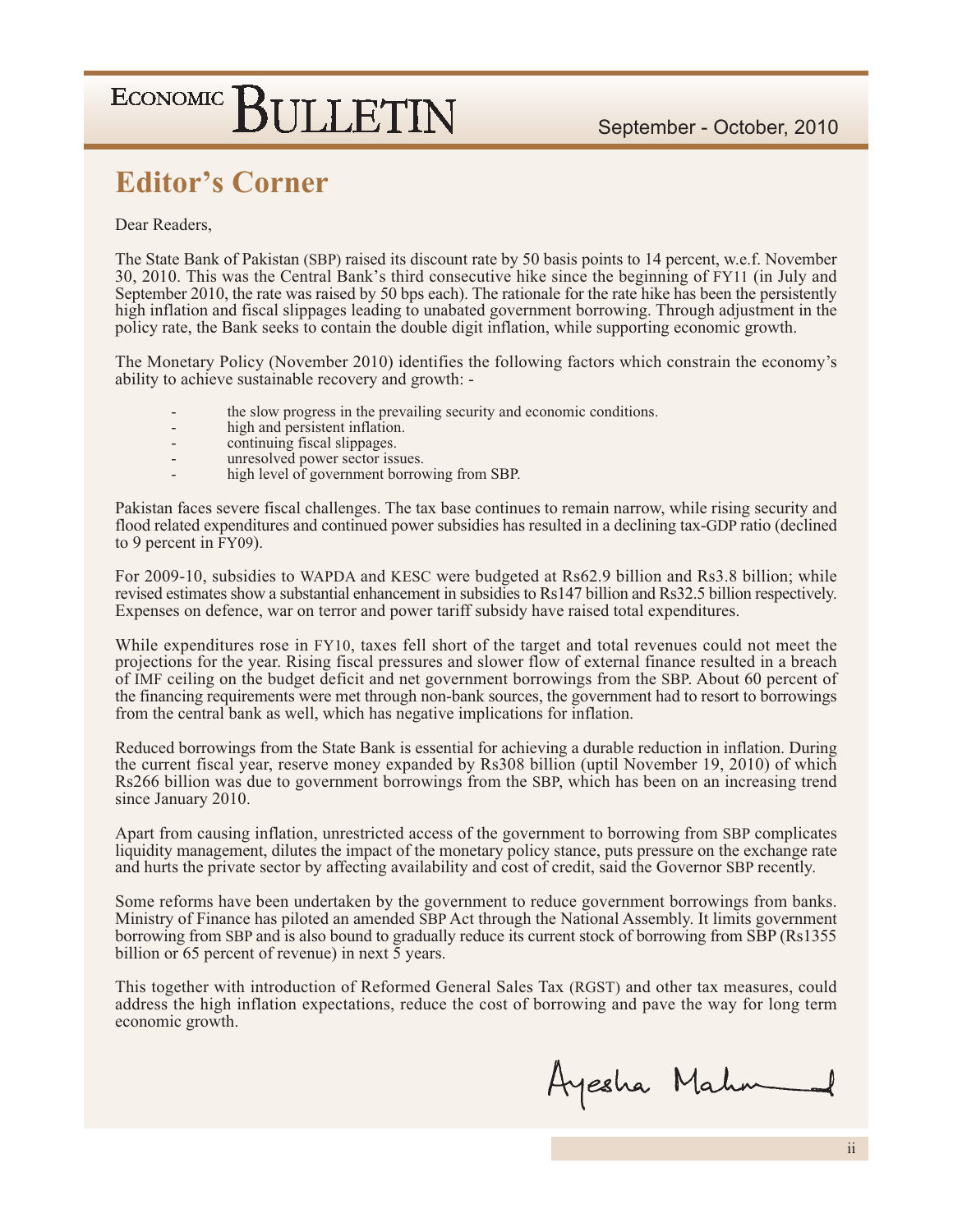September - October, 2010



Treasury Bills - Cut-off Yield  $-6$ -Month  $-12$ -Month  $-3$ -Month  $-$ 13.50 13.30 13.10 12.90 12.70  $(\%)$ 12.50 12.30 12.10 11.90 11.70 11.50  $\begin{array}{c|c}\n 13-1an \\
\hline\n \end{array}$  $11-Aug$  $21-Oct$  $10-Feb$  $24-Feb$  $19\mbox{-}\mathrm{May}$  $16-3$ un  $25 - Aug$  $\begin{tabular}{c|c} 20-Oct & \multicolumn{1}{c|}{3-Nov} \\ \hline 3-Nov & \multicolumn{1}{c|}{3-Nov} \\ \end{tabular}$  $18-Nov$  $16$ -Dec  $30 - Dec$  $27-Jan$  $10\mbox{-}\mathrm{Mar}$  $24$  Mar  $\,$  $21-A\mathrm{pr}$  $22-Sep$  $7-0ct$  $5-May$  $14\mbox{-} \mathrm{Jul}$  $28 - Jul$  $6\negthinspace\negthinspace-\negthinspace 0$ ct  $4Nov$  $_{\rm 2-Dec}$  $7 - \mathrm{Apr}$  $2\text{-}\mathrm{Jun}$ 8-Sep 2009 2010

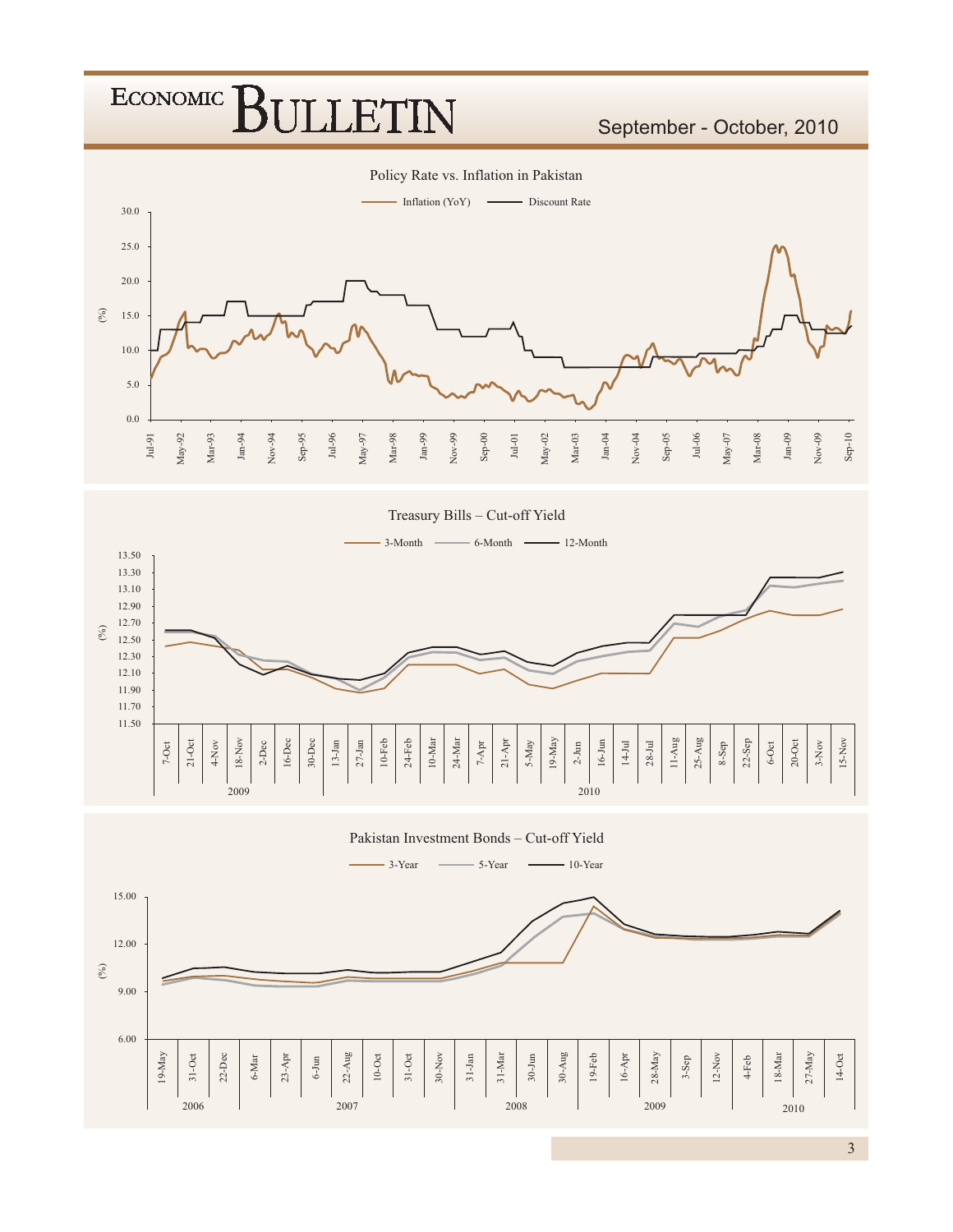#### **Pakistan in the Aftermath of the Floods**

Livestock

suffers

The 2010 monsoon rains caused the worst floods in Pakistan's history, affecting onefifth of the country and leaving millions homeless. Nearly 84 districts out of a total of 121 districts in Pakistan and more than 20 million people — one-tenth of the country's population were affected. Floods caused significant damages to life, livestock and property. More than 1800 people lost their lives, and at least 1.8 million homes were damaged or destroyed.

The agricultural sector was impacted, with losses to standing crops, (on more than 2) million hectares), livestock, household storages, personal seed stocks and agricultural implements. A large number of water wells were clogged with mud and silt. Essential infrastructure, including roads, bridges, phone lines, electricity supply and installations were significantly damaged. According to estimates, by the Asian Development Bank and the World Bank, the floods caused \$9.7 billion in damage to infrastructure, farms, homes, as well as other direct and indirect losses.

The economic impact of the massive flooding is quite extensive. While precise estimates are not yet available, preliminary estimate show that economic costs would be significant and would have implications for growth prospects, public finances, balance of payments and poverty.

As there has been a considerable loss of agricultural crops, and livestock, agricultural output would be affected. A World Food Programme Report, 'Pakistan Floods Impact, Assessment', September 2010, states, 'between 60 and 88 percent of the farming households

Agrilosses reported losses of more than 50 percent of their major crops: rice, vegetables, cotton, sugar and fodder. These households were mostly located in Punjab and Sindh. Because of the losses there are risks that the agricultural growth could turn negative, unless there is a good wheat harvest.

> The recent floods have not only damaged the standing kharif crops, but some areas may not

even be available for cultivation of the Rabi crops, because of the silt.

Agriculture has been the most severely affected sector. Overall damages to the agricultural sector amount to Rs429 billion. As crops were ready for harvest, almost all of the damages caused in the sector can be considered as loss. This implies that the value added in crop agriculture, which was targeted to increase by 3.5 percent in 2010-11, is now projected to decline by about 10 percent, with major crops showing a decline of about 7 percent and minor crops of 20 percent.

Floods have added to the strains. Some 2.1 million hectares of standing kharif crops were reported damaged. It resulted in a loss of 7.5 million tonnes of sugarcane, 2.5 million tonnes of rice, 0.8 million tonnes of vegetables, 0.7 million tonnes of cotton and 0.3 million tonnes of maize. Highest losses in terms of area cultivated were recorded in Sindh, followed by Punjab, Balochistan and Khyber-Pakhtunkhwa (KP).

Livestock has suffered losses and its growth in FY11 is anticipated to be much lower than the 4.1 percent growth in FY10. On average households lost almost 40 percent of their livestock in the flood affected areas. Some managed to bring some or all of the livestock from the flood waters, while others were forced to sell their cattle. Poultry suffered huge losses with households reporting that more than 70 percent of their birds drowned. FAO estimates that 1.2 million heads of livestock were lost, not including the 6 million poultry lost.

Livestock has an important role in the economy, contributing about 52 percent of agricultural value added and around 11 percent to GDP. It serves as a vehicle to alleviate poverty, widespread amongst the rural population, where livestock is bred. Government gives high priority to its development and is focused on private sector led development of livestock.

Rains cause widespread damages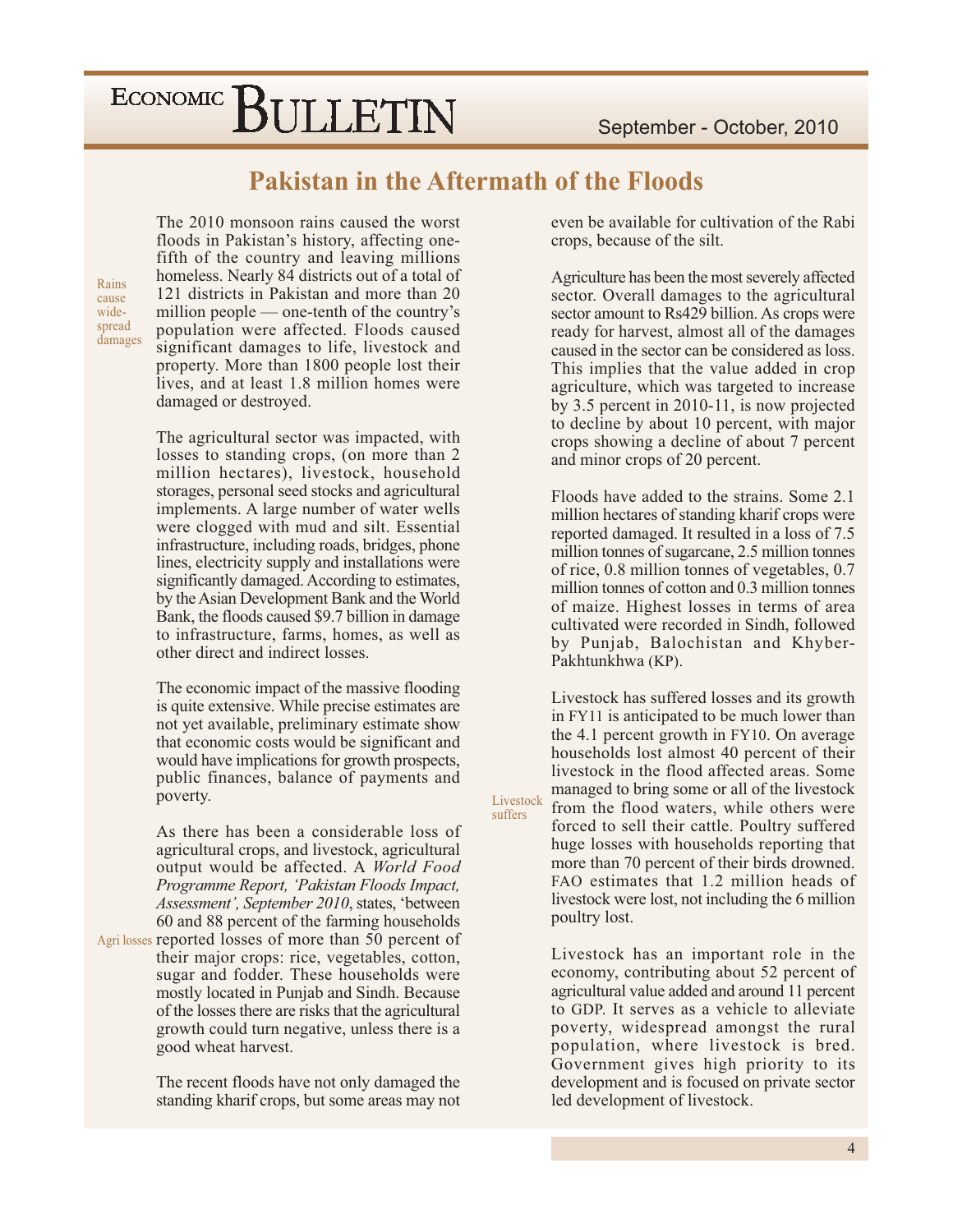Direct and indirect losses in the livestock sector are estimated to be Rs48 billion. These are the findings of the joint Asian Development Bank and World Bank, Preliminary Damage and Needs Assessment Report of the Floods in Pakistan. Large numbers of livestock were killed during the floods. Among those that survived, a large number were sold, often at low prices for farmers found it difficult to feed them.

This sector has strong linkages with economic growth, and any damages caused to the sector implies loss of employment, growing poverty, loss of raw material for industries like leather and other industries and loss of foreign exchange earning.

Literature shows that following the floods in Bangladesh, seeds and planting material – particularly vegetable seeds and tree seedlings were provided to small holders as part of a broad livelihoods approach. These could be used by small holders and even landless households to till their land. Replenishing small stock, such as chickens, ducks and goats that could be raised with limited land, was also important particularly for the poor. There are grave implications from the loss of livestock animals like buffalo and cow.

And along with animal losses across the provinces not only will the growth of livestock sub-sector be affected, but large numbers whose livelihood depends on the sector will suffer.

With loss of crops especially cotton, rice and sugarcane and livestock, production losses in agricultural sector seem quite certain. With damages to agricultural and other sectors of the economy, it would have an adverse impact on economic growth. GDP growth is unlikely to exceed 2.75 percent in 2010-11 states the IMF Country Report September 2010 on Pakistan. State Bank Annual Report 2009-10 projects GDP growth in FY11 between 2.0–3.0 percent, lower against the Annual Plan target of 4.5 percent.

Inflationary expectations have now been strengthened because of the impact of the

#### September - October, 2010

floods in Pakistan. Agricultural damage has already started to push up prices, especially of food items. In September 2010 the monthon-month CPI inflation surged by 2.7 percent, the highest increase in a year. Food inflation was much higher, rising by 5.3 percent, against 1.1 percent a year earlier. Moreover, year-onyear CPI food inflation rose by 21.2 percent in September 2010, against a growth of 10.0

percent in September 2009.

Inflation-

expecta-

ary

tions



Prices of basic food items like wheat flour, rice, pulses, sugar have risen in recent weeks. Prices of some of the food items were on a rising trend despite substantially higher production than domestic consumption. These include onion, pulses, meat, fresh fruits. This is attributable to strong external demand.

Rising sugar prices in the domestic market was because of higher cost of production, slow pace of imports, hoarding, which raised concerns over adequate availability.

**Domestic Commodity Prices** 

| Unit             | $26-Nov-09$ | $25 - Nov-10$ |
|------------------|-------------|---------------|
| kg               | 28.9        | 30.7          |
| kg               | 42.4        | 49.4          |
| kg               | 124.1       | 164.4         |
| kg               | 50.4        | 71.9          |
| kg               | 301.9       | 409.2         |
| kg               | 52.5        | 79.0          |
| 1 Ltr            | 41.4        | 49.2          |
| $2.5$ kg         | 353.0       | 413.0         |
| $2.5 \text{ kg}$ | 353.0       | 413.0         |
| 1 Ltr            | 68.6        | 82.6          |
| 1 Ltr            | 62.5        | 73.7          |
| 1 Ltr            | 65.4        | 79.1          |
|                  |             |               |

Source: Federal Bureau of Statistics, GoP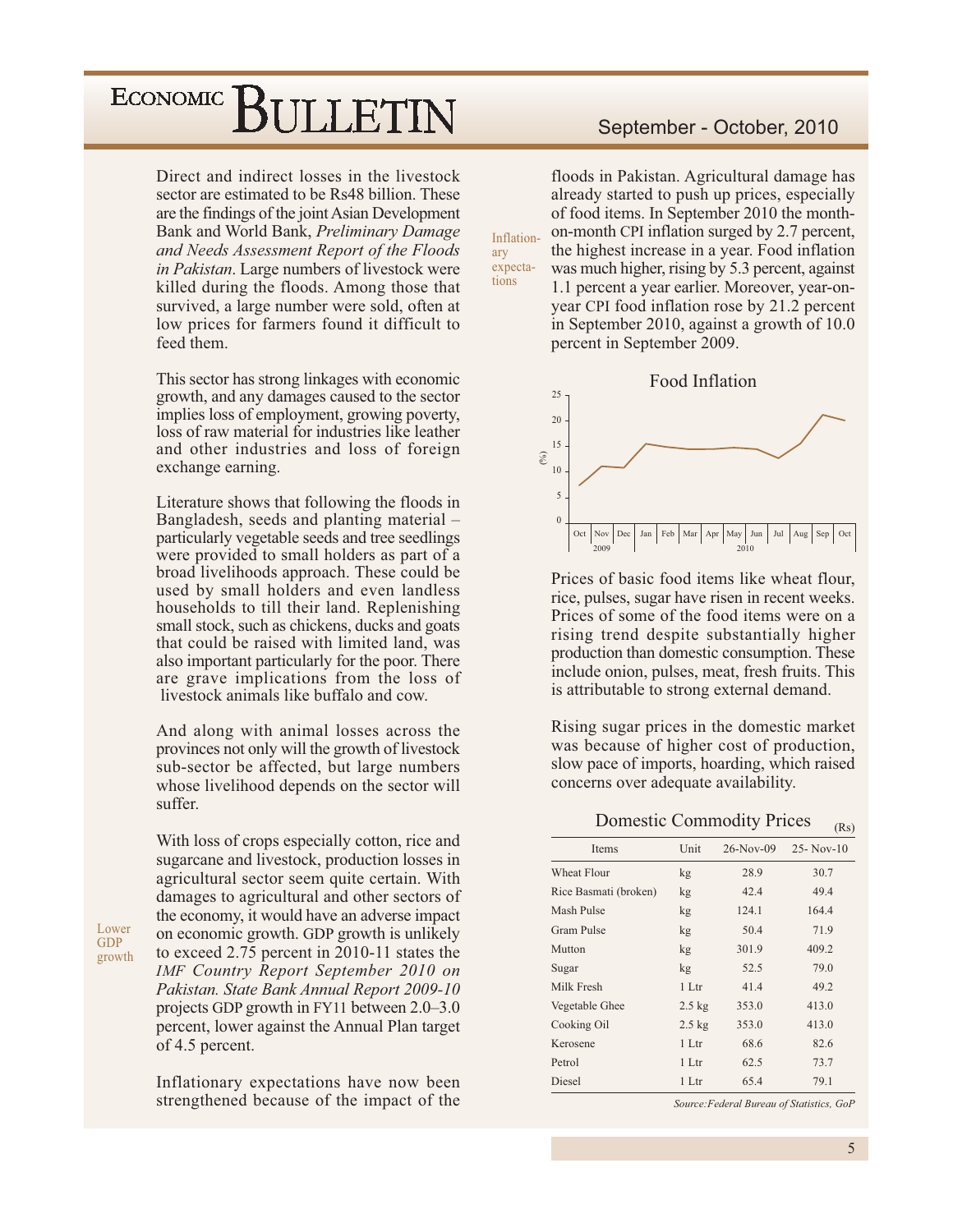#### Pakistan Floods - 2010 **Preliminary Damage and Needs Assessment** Asian Development Bank & World Bank, November, 2010

Given below are excerpts from the above mentioned Report:-

**Box** 

- Pakistan experienced extraordinary rainfall in mid-July 2010, which continued until September 2010. The result was unprecedented floods affecting the entire length of the country. The floods have been assessed to be the worst since 1929.
- The overall recovery and reconstruction cost associated with the floods is estimated at approximately \$8.74 billion to \$10.85 billion, which includes estimated costs for relief, early recovery, and medium-to long-term reconstruction.
- This report focuses on an assessment of damage and medium to long-term reconstruction costs.
- The direct damage caused by the floods is estimated at Rs552 billion (\$6.5 billion) while indirect losses amount to Rs303 billion (\$3.6 billion).
- The agriculture, livestock and fisheries sector suffered the highest damages, calculated at Rs429 billion (\$5.0 billion).
- Recovery/Reconstruction Needs  $-$  Rs21.8 billion to 89 billion (\$257 million to 1.04 million).
- As all of the crops affected by floods were ready for harvest, almost all of these damages can be taken as loss in sub-sectoral value added. This implies that the value added in crop agriculture, which was targeted to increase by 3.5 percent in 2010-11, is now projected to decline by about 10 percent (from the level of 2009-10), with major crops showing a decline of about 7 percent and minor crops of 20 percent.
- On the other hand, rupee value of damage to the housing sector is less than one-third of that in agriculture, yet comprises almost 39 percent of the sectoral value-added. With 44 percent of total (direct and indirect) damages, Sindh was the worst affected by floods, followed by Punjab (26 percent) and Khyber-Pakhtunkhwa (12 percent).
- With damages to the extent mentioned above, it is inconceivable that the floods would not have a substantial impact on the economy. Economic growth is likely to suffer a significant deceleration; the impact on prices is already evident with monthly inflation registering the highest increase in over two years; public finances would also be affected due to large-scale increase in flood-related expenditures; and balance of payment is likely to come under pressure as exports would slow down and imports accelerate.
- Before the floods, real GDP was projected to grow by 4.5 percent in 2010-11, but these projections are likely to be revised downward.
- Inflation is likely to remain high.
- Heavy government borrowing from the banking system to meets its burgeoning expenditure is likely to exacerbate the problem.
- Government's fiscal position is likely to get weaker as large proportion of relief, rehabilitation and reconstruction cost would be borne by the government.
- The 2010-11 government's budget targeted a fiscal deficit of 4 percent of GDP, and although this target will require substantial revenue mobilization and a surplus at the provincial level, the government seeks to meet this goal, before the impact of the floods. However, tax revenue may decline as economic activity weakens, while expenditures would increase sharply due to relief, recovery and reconstruction-related efforts.
- Even before the floods, the current account deficit was projected to widen slightly in 2010-11 from the 2 percent of GDP registered in 2009-10. The disaster is expected accentuate this trend, mainly by increasing the trade deficit.
- Damage \$1,588 billion. The floods caused  $\blacksquare$  Housing total or partial damage to more than 1.6 million housing units across the country.
- $H$ ealth Damage  $-$  Rs4,222 million (\$49.67 million). The floods resulted in mild to moderate damage to the country's public health infrastructure, including basic health units and dispensaries, which suffered the most damage. However, most of the secondary healthcare facilities were unaffected.
- Recovery/Reconstruction Needs Rs4,151.5 million (\$48.84 million)
- Damage  $-$  Rs26,464.3 million (\$311.3 million).  $\blacksquare$  Education The two worst affected provinces (in terms of numbers) are Sindh and Punjab.
- Recovery/Reconstruction Needs Rs42,906.58 million (\$504.8) million).
- Irrigation and Flood Protection Damage  $-$  Rs23,600 million (\$277.6 million). The most extensive damage occurred in Sindh province followed by Khyber-Pakhtunkhwa.
- Recovery/Reconstruction Needs Rs83,499 million (\$982.35) million).
- Transport and Communications Damage  $-$  Rs112,911 million (\$1.3 billion). Preliminary estimates indicate that 10 percent of the road network and 16 percent of the railways were damaged by the floods. Damage to telecommunication infrastructure \$35.0 million.
- Recovery Needs  $Rs196,466$  million (\$2.31 billion).
- Water Supply and Sanitation Damage - upto Rs3,195 million (\$38 million).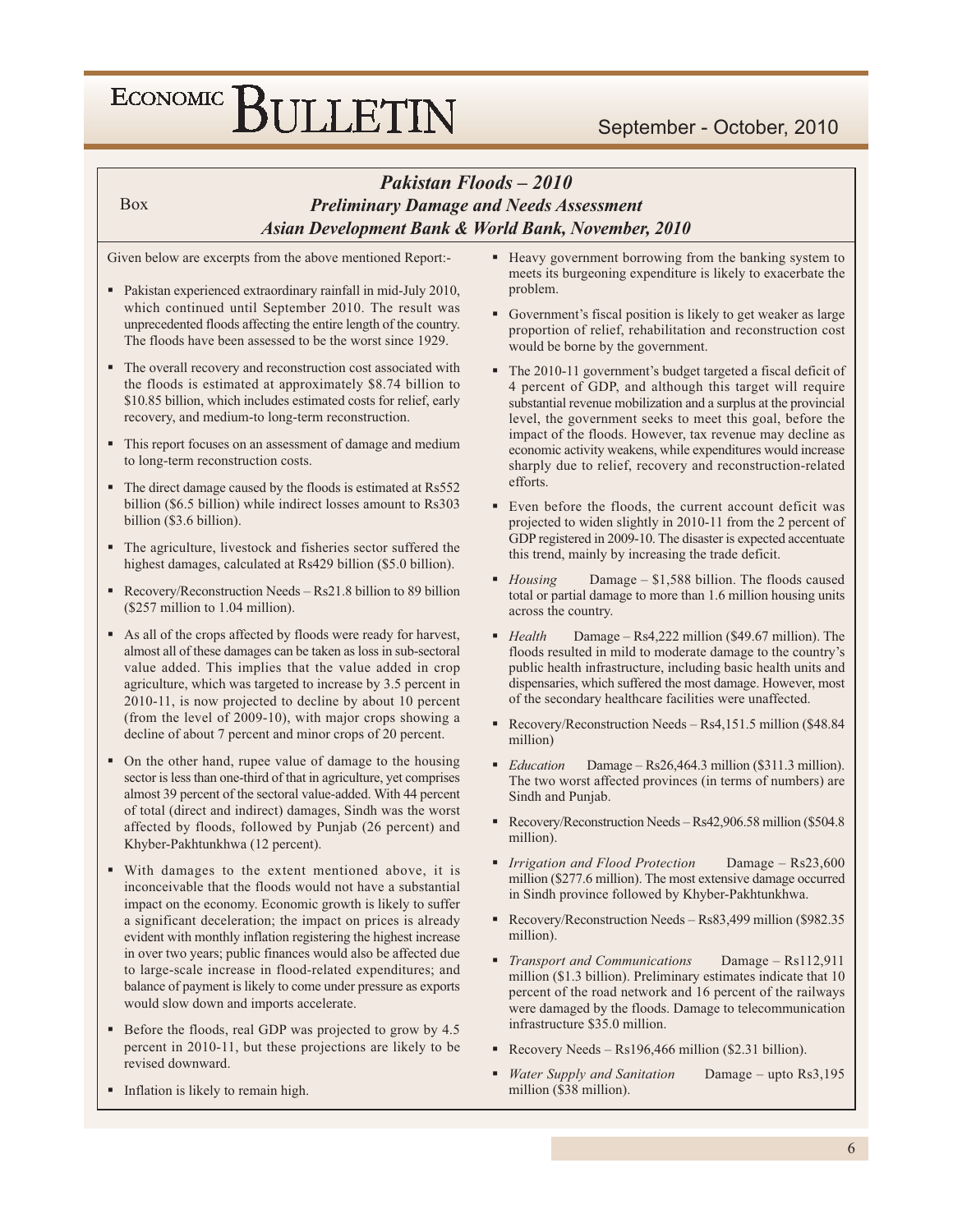- Recovery Needs Upto Rs7,982 million (\$94 million).
- Damage Rs26.3 billion (\$309 million). This  $\blacksquare$  Energy comprises direct damage of Rs13.2 billion (\$155 million) and indirect damage of Rs13.2 billion (\$154 million).
- Damage was split fairly evenly between the power sector (total damage Rs13.1 billion / \$155 million) and the petroleum sector (total damage Rs13.2 billion / \$155 million.
- Reconstruction Needs  $\text{Rs}9.03$  billion (\$106.3 million).
- Private Sector & Industries Damage  $-$  Rs23,932 million (\$282 million). While the major industrial hubs of the country have largely been spared, the floods have seriously damaged micro, small and medium enterprises in manufacturing, trade and services sectors in the affected districts.
- The largest share of damage was to shops, followed by industry, and Sindh province was the worst affected. In Sindh and Punjab, cotton ginning, sugar, rice processing and flour mills are the main sectors damage by floods, while in Khyber-Pakhtunkhwa they are marble, furniture, silk, horticulture, mining and tourism.
- Recovery/Reconstruction Needs Rs8.6 billion Rs10.9 billion (\$102 to 129 million).
- Financial Sector Damage - Rs57,251 million (\$673.5) million). The impact of the floods on the financial sector has been assessed primarily through the impact on the banking sector, the microfinance sector, and the Non-Bank Financial Institutions sector with particular focus on the insurance industry.
- The estimated physical damage amounts to Rs110 million (\$1.8 million) of which Rs76 million is in the commercial banking sector while Rs34 million is to microfinance institutions (MFIs). Loan losses are over Rs83 billion (about \$1.0 billion; the banking sector constitutes 93 percent of the total (about Rs79 billion) while the remainder is in MFIs and the insurance and leasing sectors.
- Recovery/Reconstruction Needs  $-$  Rs39 billion (\$463 million).
- Damage Rs5.9 billion (\$70.3 million). The  $\blacksquare$  Governance direct damage to governance institutions has been considerable, with nearly 1,437 critical public service buildings and facilities affected. Local government infrastructure and post offices have been hit the hardest.
- Recovery/Reconstruction Needs Rs4.9 billion  $(\$57.65$ million).
- Damage Rs992 million (\$11.67 million).  $\blacksquare$  Environment
- Recovery/Reconstruction Needs Rs17.7 billion (\$209 million).
- Key Lessons Learnt from Flood Response. Lesson learnt include: (a) The exceptional intensity and prolonged period of the rains and consequent flooding clearly overwhelmed

national, provincial and local disaster/flood management capacities, particularly at the district level; (b) the partial implementation of already prepared national response and contingency plans, limitations of existing early warning arrangements down to community level effects disaster preparedness, emergency response mechanisms and structural mitigation; and (c) the affected communities lacked disaster preparedness awareness, sensitization and education regarding localized hazard and flood risk reduction, emergency preparedness and response functions - particularly required for populations located within flood plans.

- Climate change is being considered as a critical factor behind changing rainfall patterns and the visible increase in precipitation during monsoon seasons in parts of the country. As a result, areas along the western rivers of the country (Indus and Kabul) will be more vulnerable to flood episodes similar to the one experienced during the current season.
- The total damage to the irrigation, drainage and flood protection infrastructure has been estimated at Rs23,600 million (\$277.6) million). Infrastructure in Sindh sustained the greatest damage Rs11.6 billion (\$136.91 million), followed by Khyber-Pakhtunkhwa estimated at Rs5.8 billion (\$68 million). Overall, 44 percent of the damage was incurred by canal systems, 36 percent by flood embankments, 10 percent by barrages and headworks, 7 percent by drainage systems and 3 percent by other infrastructure.
- The experience of implementing the reconstruction programme following the devastating 2005 earthquake, and the experiences of recent large scale post disaster reconstruction programmes in other countries offers several relevant lessons. A core set of guiding principles has emerged from these experiences which should be considered for the post-2010 flood reconstruction programme. The following principles are the most relevant:
	- Coordinate centrally, implement locally;
	- Focus on poverty reduction and sustainable livelihoods;
	- Support Government Institutions;
	- Match greater flexibility and speed in Public Financial Management and Accountability
	- Channel funds into the hands of those with the strongest incentives to use them for the intended purposes;
	- Communicate, consult and manage expectations;
	- Maximize credibility through an independent oversight board, third party monitoring and grievance redressal mechanism;
	- Institutionalize urgency in Government and donor institutions

#### September - October, 2010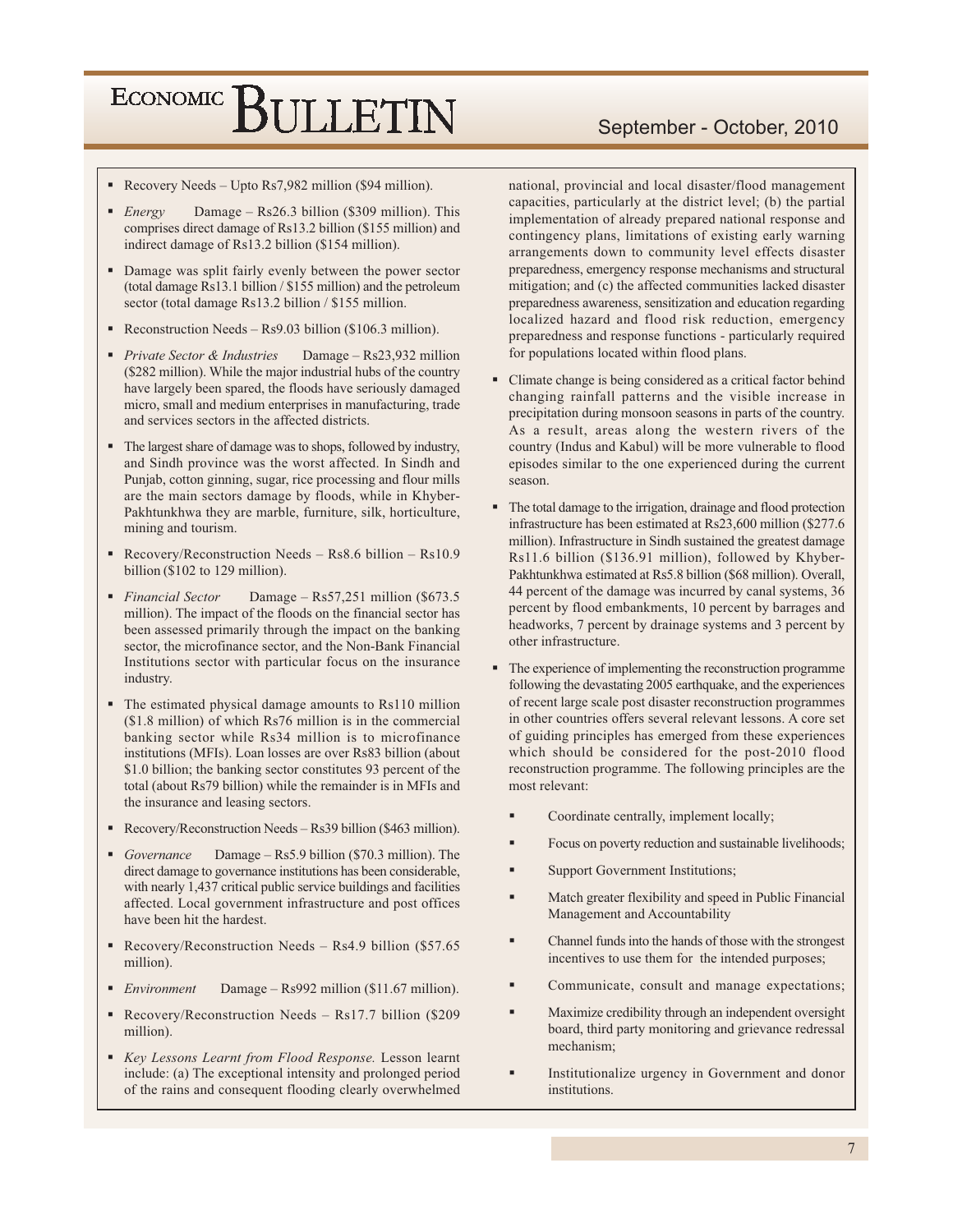Given the loss of standing food crops, food grains stock and livestock, people's livelihood and food security situation has become of particular concern. An increasing number of people are vulnerable to food insecurity and its is an increasing issue in Pakistan. Over 48 percent of Pakistanis are food insecure, according to Swiss sponsored report, the *State* of Food Security in Pakistan.

rise

Support of

financial

Prices of wheat have risen, and the rise is attributable to higher demand from Afghanistan and uncertainty about planting of the new crop due to the damage caused by the floods. Price of rice have also risen in recent months. The price impact on overall food consumption is expected to be substantial.

Natural disasters are indiscriminate in their destruction and leave a large portion of the population vulnerable to diseases, job losses, homlessness etc. The earthquake of October 2005, resulted in a loss of more than 324,000 jobs, which was around 29 percent of the total employed population in the affected districts of Azad Jammu & Kashmir and Khyber-Pakhtunkhwa. The largest job losses were in agriculture, small businesses, shops and construction sectors.

The people most severely affected were predominantly small farmers and unskilled labourers. They are amongst the most vulnerable and live below or just above the poverty line. More than 60 percent lost access to their primary livelihood. About 5.3 million jobs were affected, estimates the ILO. They are faced with a drop in their already low income, and will likely fall into extreme poverty. Problems have compounded as the affected areas are amongst the poorest in Pakistan.

Pakistan is already suffering from low social development indicators. In terms of *Human* Development Index it ranks 141 out of 182 countries, and 124 out of 155 countries in the Gender Development Index. 22.3 percent of the population lives below the poverty line.

#### September - October, 2010

Poverty to some extent can be reduced, if targeted interventions focus on the recovery possibilities at the local level, involving the community. As the bulk of the affected people are from rural areas, agricultural revival is essential. It will take considerable time for Poverty to people to be gainfully reemployed in the agricultural sector, and rural livelihoods are expected to be severely impacted. The government will have to focus on promotion of non-farm income generating opportunities,

> so that people who have lost their source of livelihood can find alternate work and be in a position to earn some income. The affected segment of population has little

access to formal financial services, and have small savings or none to rebuild asset base. The financial institutions will have to provide special support to the agriculture, and small & medium enterprises (SMEs), so to restart institutions the process of income generation. The State Bank of Pakistan has constituted committees in the areas of SMEs, microfinance and agriculture to develop a strategy for the

> The Governor, State Bank of Pakistan recently said that the State Bank in consultation with banks had taken the following initiatives for revival of economic activity in the flood affected areas: -

> settlement of existing loans and provision of

fresh credit in the affected areas.

- $\mathbf{r}$ Banks/DFIs are encouraged to reschedule/ restructure agriculture and SME loans/advances to such borrowers where the possibility of recovery exists.
- Initiated a concessional financing scheme for Canola Cultivation in the flood affected potential districts for Rs500 million refinance and 30 percent first loss sharing.
- Launched a refinance scheme of Rs10 billion for fresh agri production loans at a subsidized rate, almost half of the market rate at 8 percent, in 78 districts identified by NMDA.

Microfinance has played a significant role in Bangladesh floods by helping clients manage

Floods cause job losses

Food security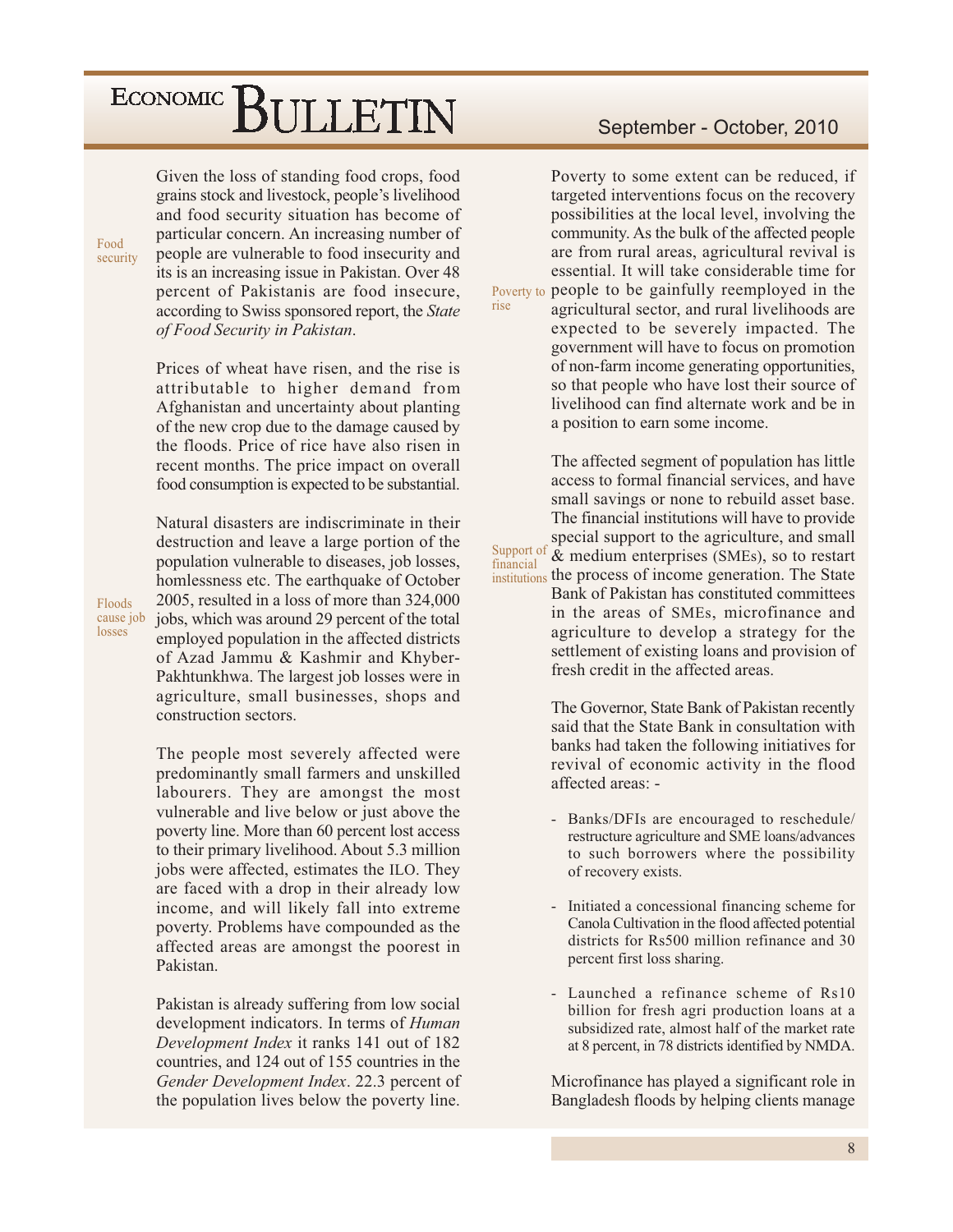the impact of disasters. Because Bandladesh has a history of frequent natural disasters, its microfinance industry has well conceived response mechanisms.

In their paper, 'Can Microfinance meet the poor's financial needs in times of natural disaster?' Joan Parker & Geetha Nagarajan, the authors state, Bangladesh differs from many microfinance contexts in that it is characterized by a significant number of broadbased, well-managed, flexible MFIs. When combined with an environmental context of frequent rapid-onset natural disasters, we find a history of thoughtful innovation on microfinance products and mechanisms to protect clients from natural disasters.

Microfinance efforts in Bangladesh are also complemented by an extensive disaster preparedness and response system which provides an institutional framework in times of emergency. This context has both drawn experience MFIs further along the preparedness path, and allowed the MFIs to depend upon complementary services provided by other institutions.

Bangla-

desh

The Bangladesh experience also illustrates a range of internal and external mechanisms the MFIs have used to both prepare for and respond to natural disasters. To list them briefly:

- Development of Disaster Loan Funds both  $\Box$ for individual MFIs and for groups of MFIs;
- Relationships with disaster warning and disaster response institutions;
- $\mathbb{Z}^{\mathbb{Z}}$ Involvement of commercial banks in disaster response;
- Involvement of citizens in disaster response;
- Development of staff incentives to keep staff in the field and hard at work after disaster strikes;
- $\mathbb{L}^{\mathbb{N}}$ Use of high-tech communication methods to keep field staff and headquarters in touch; and
- Coordination with early warning systems and  $\mathbb{Z}^{\mathbb{Z}}$ monitoring of branches located in vulnerable areas.

#### September - October, 2010

Pakistan has been a late starter in this industry, but has made considerable developments in microfinance. The coverage and scope of their operations has generally been rather limited and lags behind other countries in the region such as Bangladesh and India. Despite a rise in the total number of borrowers (around 2) million) the outreach is still far behind the total potential market of 18-20 million households. For a country, where nearly 23 percent of the people live below the poverty line, this outreach is very low.

The floods have hit Pakistan hard. Its the poor who has had to bear the brunt of this natural disaster. Institutions that serve the poor are an important part of the post disaster response. Microfinance institutions can play their due institutions part by exploring and expanding the services that are needed after a disaster such as the

Micro

finance

NPLs of

affected

the

areas

floods. They are channeling their efforts to restore livelihoods in the flood affected communities.

In Pakistan, 86 branches out of the 625 branches of microfinance institutions located in the affected areas have been partially or completely damaged. The impact of the floods on the financial sector has been assessed primarily through the impact on the bankingsector, the microfinance sector and the non-bank financial institutions sector. The estimated physical damages to MFIs amounts to Rs34 million.

Within the microfinance sector, total NPLs in the affected areas have been estimated to have increased from Rs304 million (\$3.6 million) to Rs2,156 million (\$25.3 million). NPLs in the MFIs represent just over 40 percent of the total NPLs with the larger share coming from MFBs. Within the MFIs, the largest quantitative increase has been felt in Sindh (representing 56 percent of total NPLs) followed by Punjab (with 38 percent). The agriculture sector has been by far the worst affected, representing 69 percent of total NPLs for both MFIs and MFBs combined, states the Asian Development Bank and World Bank Report on the Pakistan Floods.

9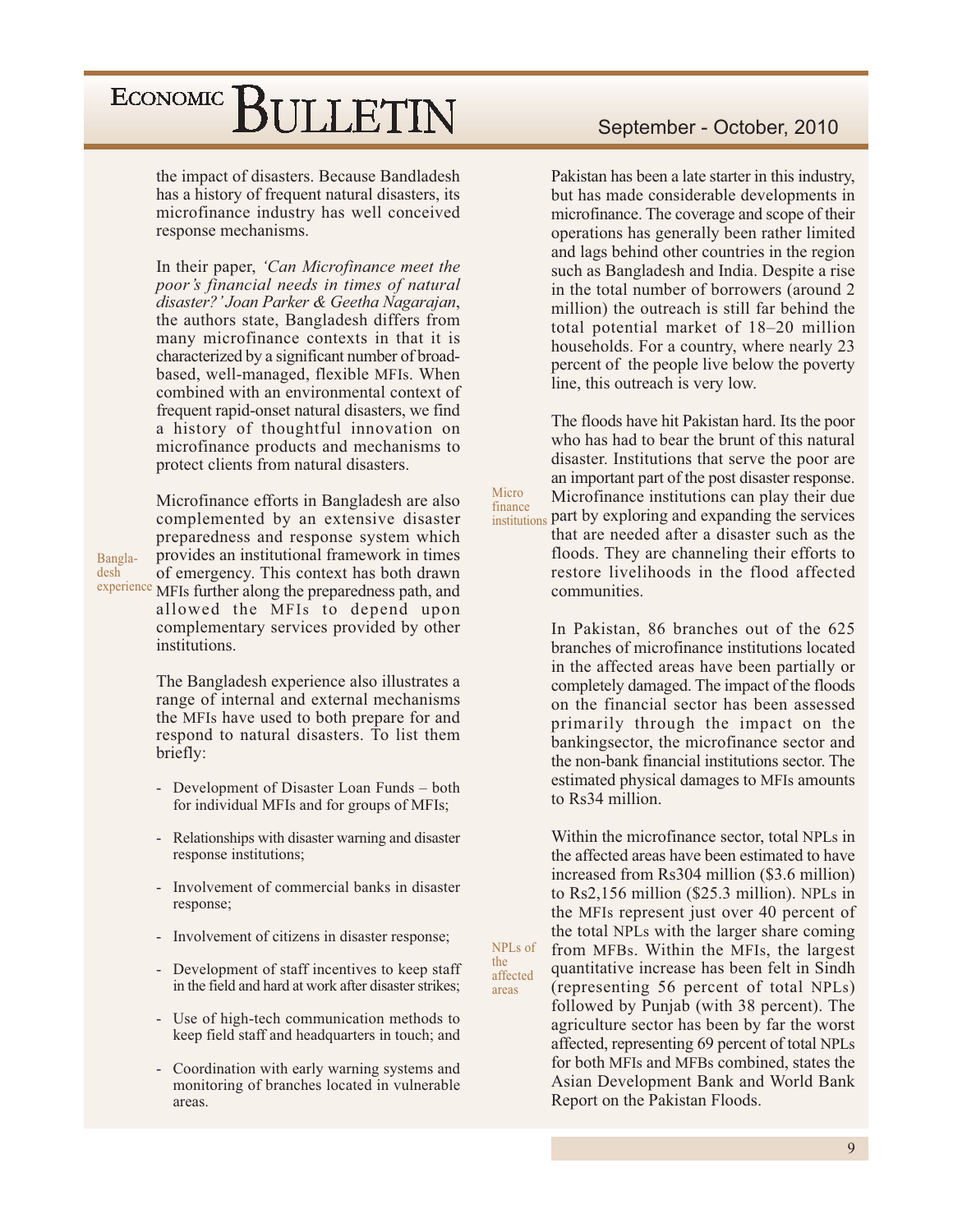The State Bank of Pakistan in its circular BSD Circular No. 06 dated November 2, 2010 has provided relief measures for agriculture and SME loans/advances of flood affected areas. It states, in order to provide relief to the borrowers of flood affected areas identified by the National Disaster Management Authority (NDMA), banks/DFIs are encouraged to reschedule/restructure Agriculture and SME loans/ advances to such borrowers, as per existing Prudential Regulations (PRs) of Agriculture and SME financing, where the possibility of recovery exists.

**SBP** 

relief

Public

provides

For all such rescheduled/restructured loans and advances, Banks/DFIs may defer loan provisioning up to 31st December 2011. However, classification of such loans shall be done as per criteria laid down in the relevant PRs. This relaxation is available for loans and advances which become non-performing since July, 1, 2010 in the affected areas identified by NDMA. Loans/advances classified before this date shall not qualify for this relaxation.'

Many of the economic challenges facing Pakistan preceeded the floods. The floods have served to worsen the situation. Public finances are likely to be affected due to large finances to be affected scale increase in flood related expenditure and balance of payments is likely to come under pressure as exports would slow down and imports accelerate.

> In the last fiscal year 2009-10, the government had predicted a fiscal deficit of 5.1 percent of GDP, however, final estimates show that the deficit had risen to 6.3 percent of GDP. For FY11 the government had earmarked for larger increase in revenues with the introduction of Reformed General Sales Tax. The proposed GST system is expected to increase the overall tax to GDP ratio from the present 9 percent to about 12 percent in the next  $3-5$  years. As there has been a delay in implementing the reformed General Sales Tax and floods surcharge, the government may revise downward the revenue target for the year.

> In FY2010, fiscal performance fell short of the budget targets. The fiscal deficit at 6.3

#### September - October, 2010

percent of GDP was substantially higher than the 5.1 percent target for the year. Public Sector Development Programme was slashed during the year, cutting heavily into infrastructure outlays and thus affecting the improvements needed to support investment in the sector. On the other hand, increases in security spending and a rise in energy related subsidies (power related subsidies jumped from a budgeted  $0.5$  percent of GDP to  $1.0$ percent, as tariff increases were insufficient for cost recovery) resulted in much higher current expenditures than budgeted.

Fiscal

 $ance$ 

perform-

While expenses on subsidy, defence, interest and pension rose, alongwith the operating expenses of the federal government, the government's tax revenues contracted as federal tax collection fell short of the target in FY2010. Thus federal government borrowing rose.

For FY2011, as flood related expenditures rise, it would increase the demand for budgetary resources, initially because of the costs of rescue and relief operations, and later because of the huge reconstruction needs. Revenue generation assumes added significance in view of the massive reconstruction requirements. The expected developments could lead to a higher fiscal deficit from the targeted 4.0 percent if the tax hase remains narrow.

#### Macroeconomic Indicators

|                                              |          | 2010-11    |             |
|----------------------------------------------|----------|------------|-------------|
|                                              | 2009-10  | Pre-Floods | Post-Floods |
| Real GDP Growth                              | 4.1      | 4.3        | 2.8         |
| CPI Inflation                                | 11.7     | 11.5       | 13.5        |
| Current Account<br>Deficit/GDP               | $(-)2.0$ | $(-)2.5$   | $(-)3.1$    |
| External Debt/GDP                            | 31.6     | 30.7       | 31.8        |
| Merchandise Exports<br>US dollars (% Change) | 2.7      | 4.7        | 3.0         |
| Merchandise Imports<br>US dollars (% Change) | $(-)2.2$ | 6.9        | 8.7         |

Source: IMF Country Report, September 2010

A higher fiscal deficit would imply a larger build up of public debt, having adverse fiscal

 $\binom{0}{0}$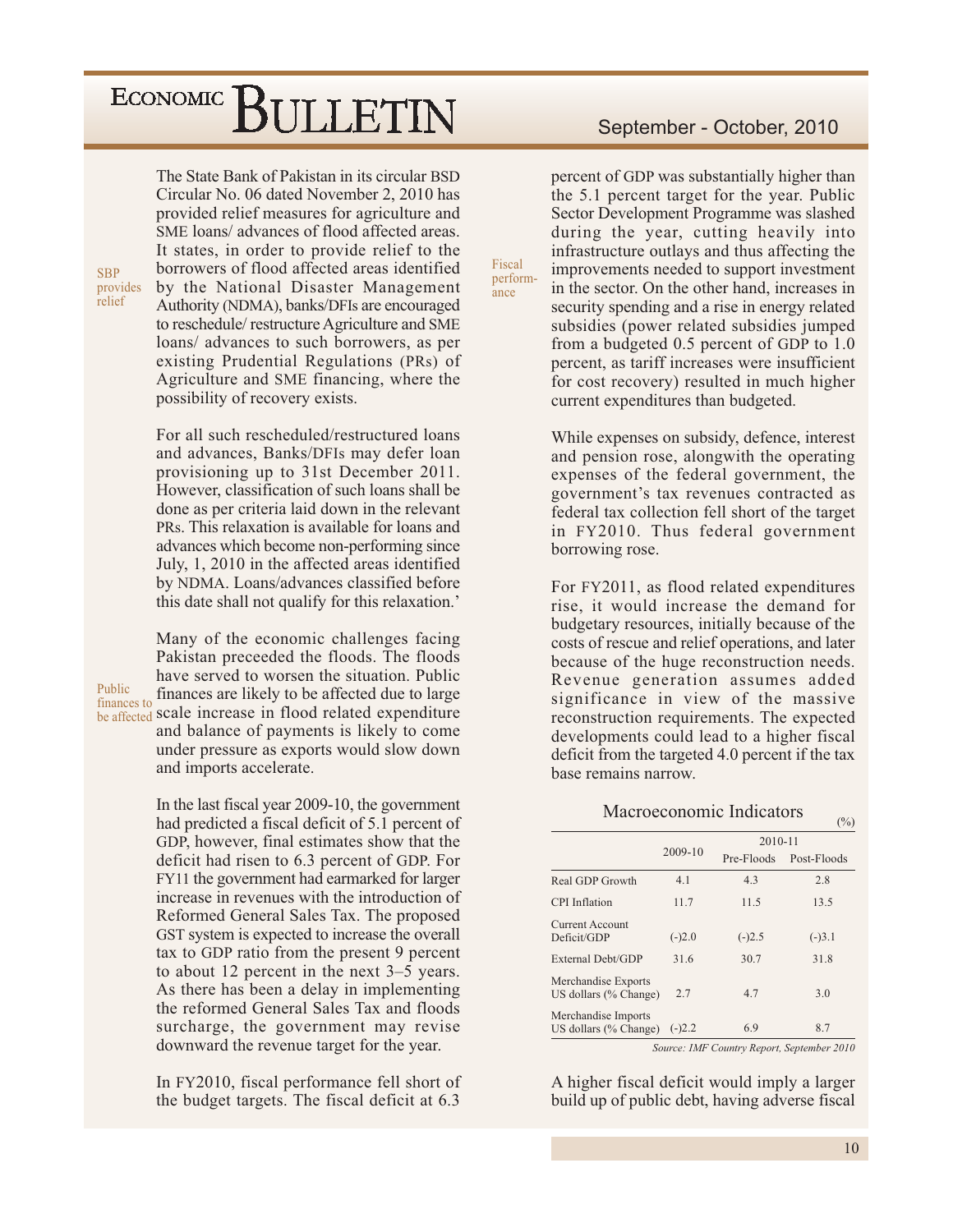and economic implications for future. To avoid a large scale destabilization effect on the economy, the federal and provincial governments are in the process of reallocating their budgetary expenditures towards relief and rehabilitation activities.

A careful balance needs to be established between the need for an early rehabilitation of infrastructure and ensuring economic stability. An accelerated reconstruction effort, in the absence of adequate inexpensive financing, can force the government to borrow heavily from the banking system fueling inflation and building-up the stock of more expensive debt, which can further destabilize the economy, states the joint World Bank & Asian Development Bank Report.

Balance of payments may weaken because of the floods. A slight deterioration in the current account deficit was envisaged for FY11, reflecting higher food imports (sugar, edible oil etc) as well as increased imports to support an anticipated improvement in economic activity. The Annual Plan had targeted the current account deficit as a proportion of GDP at 3.4 percent in FY11, (while SBP projected it between  $3.0 - 4.0$  percent), against 2.0 percent provisionally estimated for FY10. The outlook is expected to worsen post floods, as the trade deficit may be higher because of substantial losses in agricultural production and the subsequent need to import.

During the period July-October 2010, the balance of trade widened to \$5.08 billion against the corresponding figure of \$4.54 billion in the same period of 2009. There was a substantial jump in the import of sugar, soyabean oil, raw cotton, among others. The **IMF Country Report published in September** 2010, states, 'although the major export plants seem to have escaped physical damage, cotton and textiles exports will likely be lower if the cotton crop is affected significantly. The higher-than-expected trade deficit will be compensated in part by rising remittances, which may approach a record \$10 billion.

Non-performing loans (NPLs) are expected to rise, especially for banks with large exposure to the agricultural sector. NPLs of all banks and development finance institutions stood at Rs508.8 billion as on 30.09.2010.

In FY2010, banks were able to achieve more than 95 percent of agri credit disbursement target of Rs260 billion. Banks disbursed Rs248 billion. The floods caused huge losses to infrastructure, standing crops, and the earning assets of rural household. As a result, out of the total outstanding agri advances in affected areas of Rs53 billion, Rs32 billion had become non-performing.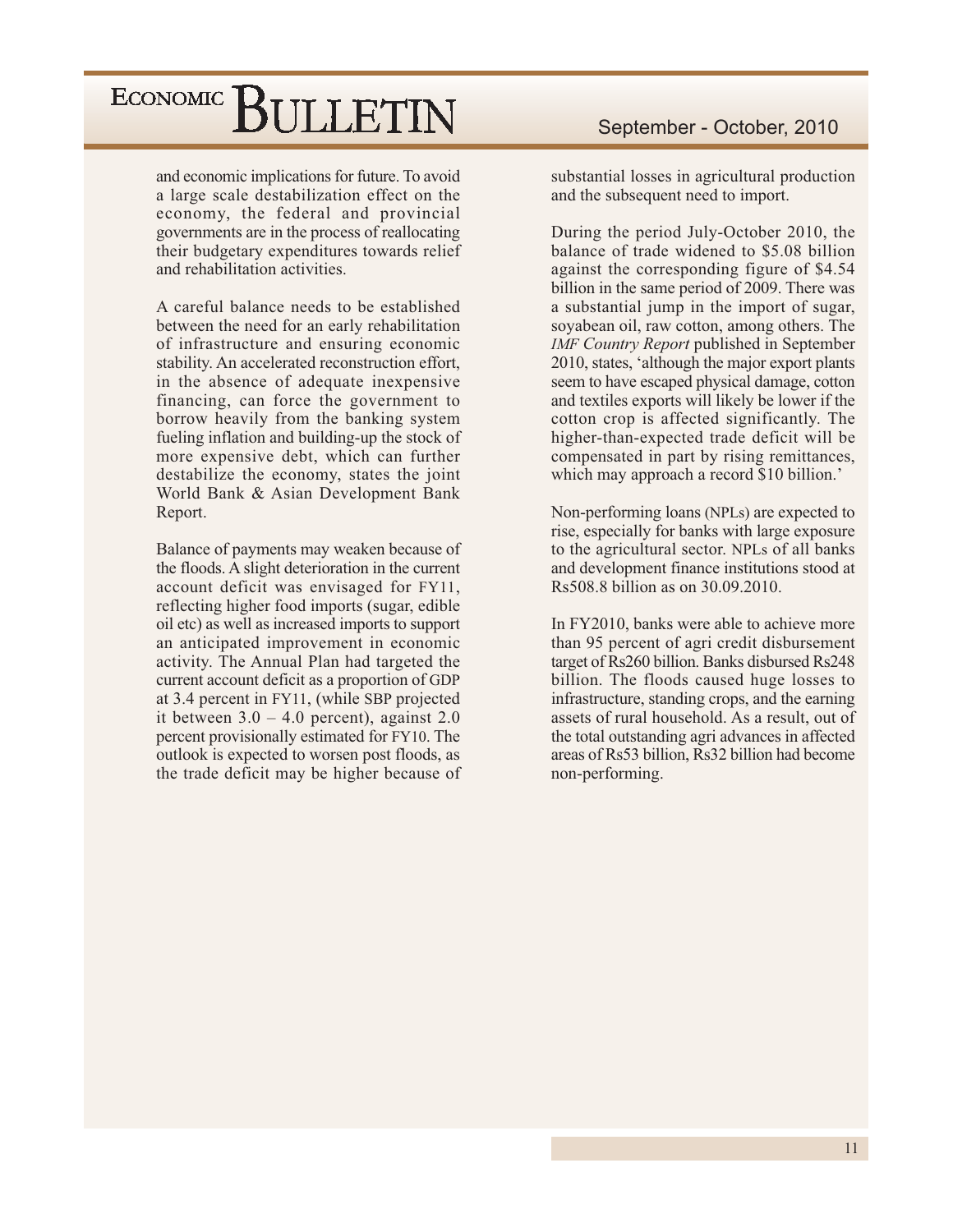#### Major Lenders only Country-wise update of Foreign Assistance for Flood Affectees\*

|                |                                       | Total                | Grant (\$ Mn)         |           | Soft Loan (\$ Mn) |           | In-Kind (\$ Mn)                                                                                                                                                                 |                   | <b>Implementing Agency</b> |        |
|----------------|---------------------------------------|----------------------|-----------------------|-----------|-------------------|-----------|---------------------------------------------------------------------------------------------------------------------------------------------------------------------------------|-------------------|----------------------------|--------|
| Sr. #          | Country / Agency                      | Commitment<br>(\$Mn) | Committed<br>Pipeline | Disbursed | Committed         | Disbursed | Committed<br>Pipeline                                                                                                                                                           | Received          | UN/INGOs                   | GoP    |
| $\mathbf{1}$   | ADB                                   | 3.22                 |                       | 3.00      |                   |           |                                                                                                                                                                                 | 0.22              |                            | 3.22   |
| $\overline{c}$ | Australia                             | 67.50                | 67.50                 | TBD       |                   |           | Three Plane<br>load of<br>relief goods                                                                                                                                          | Sent two<br>plane | 67.50                      |        |
| $\overline{3}$ | Austria                               | 7.00                 |                       | 7.00      |                   |           |                                                                                                                                                                                 |                   | 7.00                       |        |
| $\overline{4}$ | Bahrain                               | 5.00                 |                       |           |                   |           | 2.00                                                                                                                                                                            | 3.00              |                            | 5.00   |
| $\mathfrak{S}$ | Canada                                | 33.00                | 33.00                 |           |                   |           |                                                                                                                                                                                 |                   | 33.00                      |        |
| $\sqrt{6}$     | China                                 | 250.00               | 28.75                 | 0.19      |                   |           |                                                                                                                                                                                 | 21.03             | 200.00                     | 50.00  |
| $\tau$         | Denmark                               | 33.00                | 21.00                 | 12.00     |                   |           |                                                                                                                                                                                 |                   | 33.00                      |        |
| $8\,$          | ${\rm EU}$                            | 187.50               | 100.00                | 87.50     |                   |           |                                                                                                                                                                                 |                   | 187.50                     |        |
| 9              | Finland                               | 5.67                 |                       | 5.67      |                   |           |                                                                                                                                                                                 |                   | 5.67                       |        |
| 10             | France                                | 2.63                 | 1.37                  | 1.02      |                   |           | 72 million<br>tonnes of<br>relief goods                                                                                                                                         | All<br>received   | 2.63                       |        |
| 11             | Germany                               | 43.75                | 6.25                  | 37.50     |                   |           |                                                                                                                                                                                 |                   | 43.75                      |        |
| 12             | IDB                                   | 11.02                | 1.02                  |           | 10.00             |           |                                                                                                                                                                                 |                   |                            | 11.02  |
| 13             | India                                 | 25.00                | 25.00                 |           |                   |           |                                                                                                                                                                                 |                   | 25.00                      |        |
| 14             | Iran                                  | 101.20               |                       |           |                   |           | 100.00                                                                                                                                                                          | 1.20              | 1.20                       | 100.00 |
| 15             | Italy                                 | 8.25                 | 2.75                  | 5.50      |                   |           |                                                                                                                                                                                 |                   | 8.25                       |        |
| 16             | Japan                                 | 19.80                | 19.00                 |           |                   |           |                                                                                                                                                                                 | 0.80              | 19.00                      | 0.80   |
| 17             | Kuwait                                | 10.00                |                       |           |                   |           |                                                                                                                                                                                 | 10.00             | 5.00                       | 5.00   |
| 18             | Kuwait Private Sector                 | 15.50                |                       |           |                   |           | 15.50                                                                                                                                                                           |                   |                            | 15.50  |
| 19             | Netherlands                           | 43.25                | 34.86                 | 8.39      |                   |           |                                                                                                                                                                                 |                   | 43.25                      |        |
| 20             | Norway                                | 19.00                |                       |           |                   |           | 19.00                                                                                                                                                                           |                   | 19.00                      |        |
| 21             | Oman                                  | 5.00                 |                       |           |                   |           | 5.00                                                                                                                                                                            |                   | 5.00                       |        |
| 22             | Qatar Private Sector                  | 5.04                 |                       |           |                   |           | 3.62                                                                                                                                                                            | 1.42              |                            | 5.50   |
| 23             | Saudi Arabia                          | 100.00               |                       |           |                   |           | 55.00                                                                                                                                                                           | 45.00             | 95.00                      | 5.00   |
| 24             | Saudi Fund of Development             | 23.33                | 23.33                 |           |                   |           |                                                                                                                                                                                 |                   | 23.33                      |        |
| 25             | Saudi Public Fund Relief              | 242.00               |                       |           |                   |           | 242.00                                                                                                                                                                          |                   |                            | 242.00 |
| $26\,$         | Spain                                 | 7.46                 | 2.56                  | 4.90      |                   |           |                                                                                                                                                                                 |                   | 7.46                       |        |
| $27\,$         | Sweden                                | 23.01                | 9.36                  | 13.65     |                   |           |                                                                                                                                                                                 |                   | 23.01                      |        |
| 28             | Switzerland                           | 7.28                 | 2.92                  | 4.36      |                   |           |                                                                                                                                                                                 |                   | 7.28                       | 0.33   |
| 29             | Turkey                                | 45.00                |                       | 10.00     |                   |           |                                                                                                                                                                                 | 35.00             | 35.00                      | 10.00  |
| 30             | Turkey private/<br>public fundraising | 130.90               |                       |           |                   |           | 130.90                                                                                                                                                                          |                   |                            | 130.90 |
| 31             | <b>UAE</b> Government                 | 5.15                 |                       | 0.15      |                   |           |                                                                                                                                                                                 | 5.00              |                            | 5.15   |
| 32             | <b>UAE Private Sector</b>             | 19.60                |                       |           |                   |           | 19.60                                                                                                                                                                           |                   |                            | 19.60  |
| 33             | UK / DFID                             | 117.67               | 69.67                 | 48.00     |                   |           | tents,<br>blankets,<br>water<br>containers,<br>shelter kits,<br>water<br>purification<br>tablets                                                                                | All<br>received   | 117.67                     |        |
| 34             | $\ensuremath{\text{UN}}$              | 29.00                |                       | 29.00     |                   |           |                                                                                                                                                                                 |                   | 29.00                      |        |
| 35             | US / USAID                            | 381.52               | 313.52                | TBD       |                   |           | Twelve<br>flights<br>plane load<br>of goods<br>including<br>Boats,<br>Shelter and<br>settlements,<br>water<br>sanitation<br>and<br>hygiene,<br>plastic<br>sheeting,<br>blankets | 68.00             | 381.52                     |        |
| 36             | World Bank                            | 1.30                 |                       |           |                   |           | 1.10                                                                                                                                                                            | 0.20              |                            | 1.30   |
|                | <b>Total</b>                          | 2074.04              | 768.42                | 290.88    | 10.00             | 0.00      | 599.75                                                                                                                                                                          | 204.72            | 1439.86                    | 635.29 |

\* December 08, 2010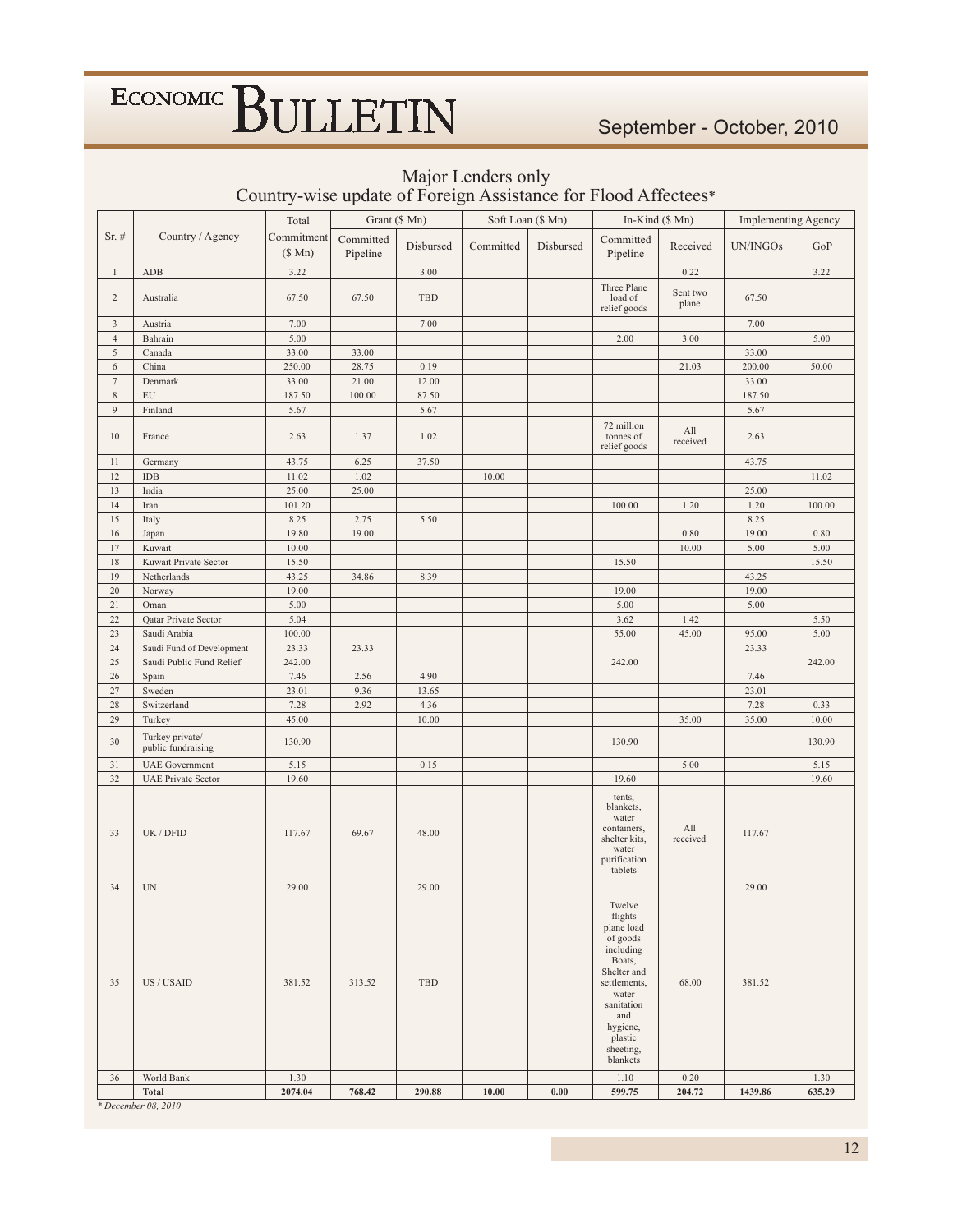#### **Impact of Floods on the Agricultural Sector**

Wheat

planting

Heavy monsoon rains caused the most severe flooding in Pakistan's history. The floods affected agricultural lands and destroyed the livelihood of subsistence farmers. Around 80 percent of the affected population depends on the agri sector to provide for their families. Millions of hectares cultivable land, (government estimates 2.4 million hectares) including standing crops (e.g. rice, maize, sugarcane, cotton, orchards and vegetables) livestock, fisheries and forestry have been damaged. Basic infrastructure, such as tubewells, water channels, storage tanks, agricultural implements have also been damaged or destroyed. Around 1.2 million animals have died, which is a great loss for the poor households. In addition, 14 million livestock are at risk due to fodder shortages. Poultry deaths is estimated at around 6 million.

According to the Food & Agriculture Organisation (FAO), overall production loss of sugarcane, paddy and cotton was estimated at 13.3 million metric ton. There has been a significant loss of food commodities held in warehouses owned by government, traders, households and humanitarian agencies. Current estimates place losses in government warehouses at around 140,000 MT. The loss of stored seeds, including those needed in September/October to produce wheat, has rendered farming families extremely vulnerable.

According to a report, 'Preliminary Rapid Damage Assessment in the Agriculture Sector', conducted by the Agriculture Cluster: August 2010, a total of 1.31 million hectares of field crops were damaged. Punjab was the worst affected 0.66 million hectares, followed by Sindh 0.36 million hectares, Khyber-Pakhtunkhwa 0.19 million hectares, Balochistan 0.09 million hectares and AJK 0.01 million hectares. The main losses have been recorded in field crops, of which, cotton, sugarcane, fodder crops and rice were found as worst affected crop of the current kharif season. Besides damage to growing crops and fields, the farming community also suffered heavy losses in livestock and irrigation infrastructure.

The wheat crop, which is cultivated in winter, was harvested before the floods. Farmers were in the process of preparing their land for planting when the floods began. Severe flood has damaged the lands, as in some areas, the fertile top layer of soil has been washed away, while in other areas, the land is still water logged or covered in silt and needs to be cleared.

The wheat planting season in most parts of the country starts from the beginning of October and families in many areas have started returning to their land. In Sindh, many wheat planting areas still remain under water, which impedes planting at this stage. Availability of critical inputs is essential to prevent any drastic loss in yield. FAO is currently assisting 280,000 households receive seeds and fertilizers to meet the Rabi wheat planting season, ending in November.

In 2009-10 Pakistan had a good wheat crop of 24 million tonnes and after consumption and setting aside some reserves, it still had 2 million tonnes of surplus for export. But after the flood waters had washed away grain stocks, the government deferred plans to export its surplus. Estimates place losses at 725,000 tonnes of wheat in the flooding.

Rice is a major kharif crop grown in the three provinces, Punjab, Sindh and Khyber-Pakhtunkhwa. The crop was badly hit by the floods in terms of damages to standing crop as it is cultivated in low lying riverine belt exposed to floods and heavy rains. In Sindh, of the districts surveyed, the report shows that Rice crop 55 percent of the standing crop was damaged, while in Khyber-Pakhtunkhwa rice was the most flood affected standing crop, as nearly 75 percent has submerged to various degree by flood water, with 100 percent production losses in most of the flooded areas. In Punjab,

of the districts surveyed, rice crop losses was

to the extent of 15 percent.

Severe flooding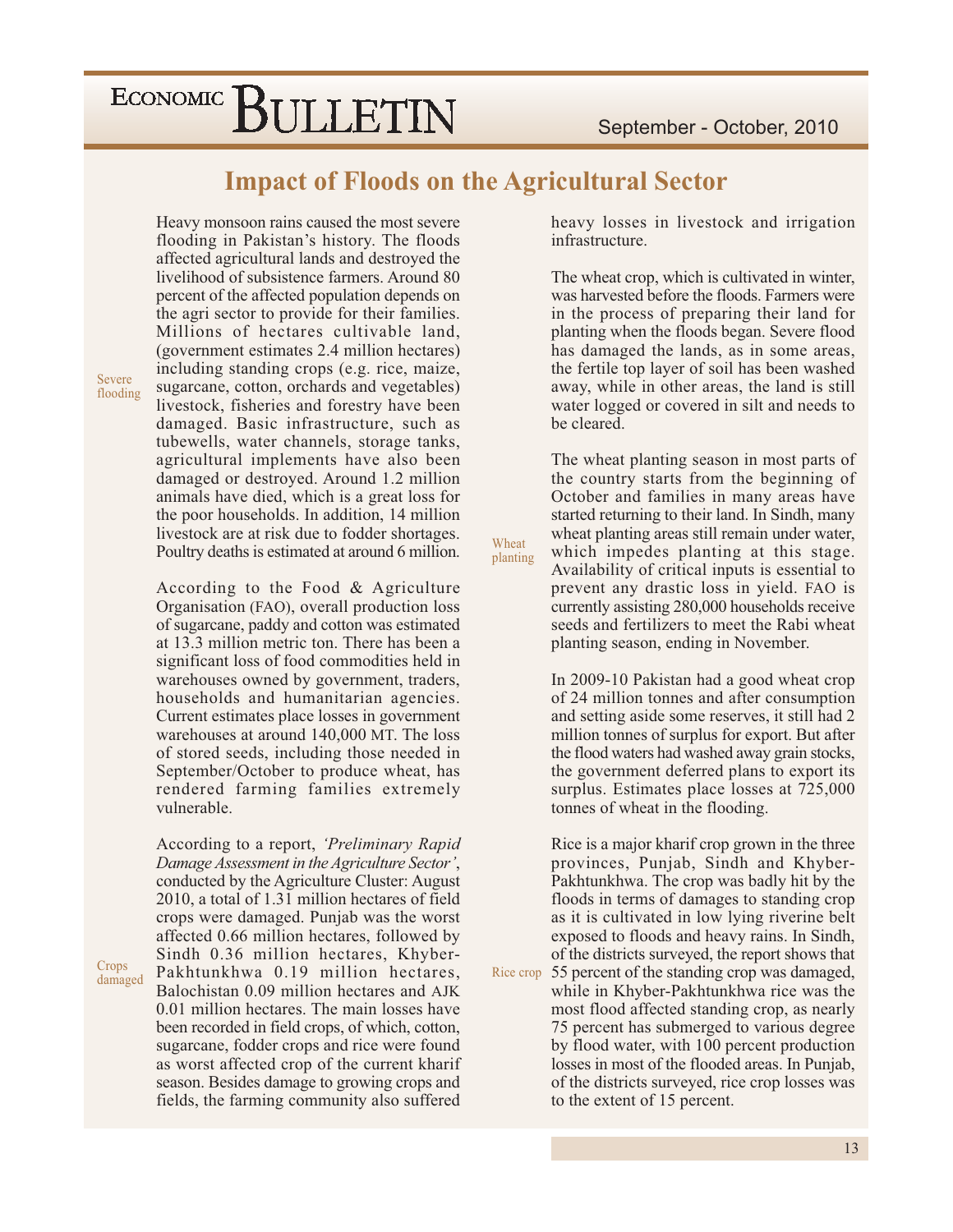For 2010-11, rice production target was fixed at 6.17 million tons. This was 10.3 percent less than the 6.88 million tons output recorded in 2009-10. In FY2009-10, four million ton of rice was exported at \$2.17 billion. As the country lost around 2–2.4 million metric tons of rice because of the floods, exports are expected to be affected, but because of previous year's carry over stocks, damage to export levels is likely to be less. The country was to ship 3.8 million tons this year.

Cotton growers have suffered enormous losses. The cotton crop was at a critical stage of growth *i.e.* boll formation. The floods and inundation have caused premature shedding and in other places the crop has been completely washed away by flash floods.

Pakistan had hoped to produce 14 million bales of cotton in 2010-11 season, compared with about 12.7 million bales in 2009-10. After the floods damaged the crop, government and industry officials now estimate output of about 10.5–11.5 million bales. The decreased production is likely to increase cotton imports by 3–4 million bales. Imports are necessary to meet the demand of the textile industry.

The floods have also affected the sugarcane crop. Estimates of the extent of damages Sugarcane caused to the cane crop varies, but various group put it around  $12-15$  percent. It is used as raw material by sugar industry and its leaves and stalk are used as animal fodder.

> The 2010-11 crop, was targeted to produce 53.7 million tonnes of sugarcane. This was expected to produce 3.8 million tonnes of white sugar before the floods struck. Output of sugar is now expected at about 3–3.6 million tonnes against an annual demand of 4.2 million tonnes.

> The Economic Coordination Committee of the Cabinet has decided to withdraw 25 percent regulatory duty on import of raw sugar and has allowed the private sector to import the commodity. Trading Corporation of Pakistan would have no role in the import of sugar.

#### September - October, 2010

Besides losses of major crops, the floods also affected fodder crops, maize, vegetables, fruit orchards, livestock and irrigation infrastructure. This has vastly affected the livelihood of the predominantly agrarian flood affected communities. The losses to vegetable crops have resulted in shortages and higher prices in the local market. In Khyber-Pakhtunkhwa, 59 percent of the total planted area of vegetable was damaged. Mung and mash are the major pulse crops of southern part of KP, Punjab and Sindh. In KP, there was total loss in the surveyed districts. Fruit orchards suffering losses due to the floods were mango, citrus and guava in Punjab, apples and peaches in KP and banana in Sindh province. No losses to fruit orchards were reported from Balochistan.

Vege-<br>tables/

fruits

damaged

Livestock

suffers

The floods caused significant damages/losses to the livestock sector in all provinces of Pakistan. FAO estimates that 1.2 million heads of livestock were lost, not including the 6 million poultry lost. Animal losses varied across the provinces. In general losses were greatest in Sindh were on average two third of farm animals were reportedly lost and lowest in the Punjab were losses were substantially lower at about one third on average. People are selling their animal at low prices to fulfill their cash needs. Losses are high for poultry, with households reporting that more than 70 percent of their birds drowned by the flood water.

Floods have caused extensive damage to almost all types of irrigation infrastructure. Canals, irrigation channels and water courses have been eroded and flood water has caused sedimentation/siltation. These need to be repaired and de-silting to take place to restore water availability to standing crops. A preliminary assessment report for flood affected a reas shows that irrigation infrastructure suffered greatly in Punjab, followed by Khyber-Pakhtunkhwa and Sindh. The maximum damage to water courses, tubewells, were reported in Punjab, while maximum damage to primary irrigation structures, and secondary irrigation channels were recorded in Khyber-Pakhtunkhwa.

Cotton crop

crop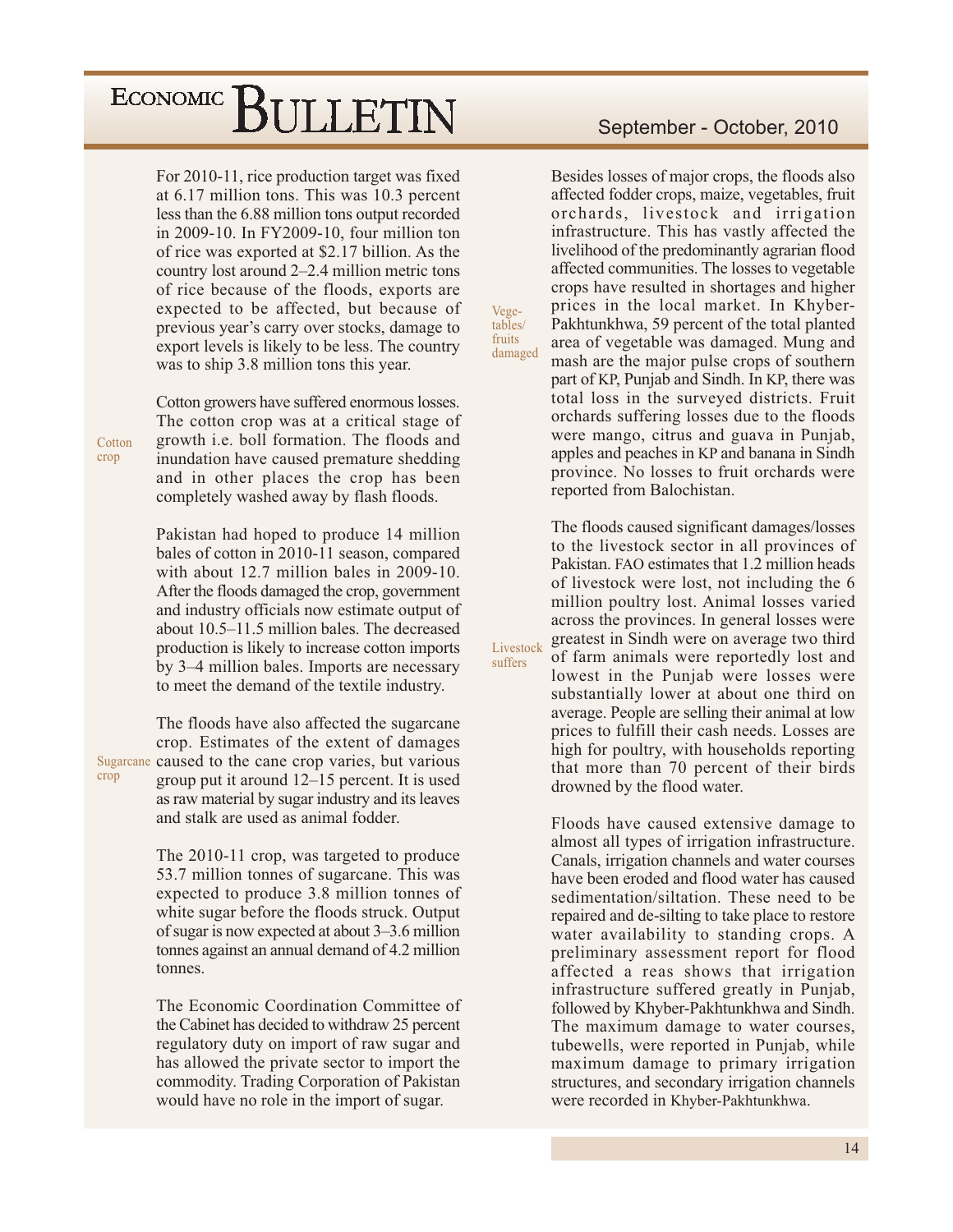#### **Rising Gold Prices**

Gold has hit record high in current weeks, crossing \$1387 an ounce in October 2010, boosted by demand from investors for a store of value after the US Federal Reserve signaled further easing of monetary policy. In December 2009, gold had risen above \$1200 an ounce because of dollar weakness and expectations for central banks to diversify reserves into gold driving prices higher. Since then it has steadily risen, due to a number of factors like, fears over the contagion of debt issues in the euro zone, underlying fears over financial market stability and sovereign risk combined with dollar weakness, uncertainty on the economic outlook and fear of inflation.

The key price drivers for rising prices of gold include among others: -

- Increased demand for gold as an alternative asset.
- Rising interest in commodities, including gold  $\equiv$ from investment funds in recent years has been a major factor behind bullion's rally to historic highs.
- Gold is a popular hedge against currency market  $\mathcal{L}^{\pm}$ volatility. Analysts say gold's strong performance this year has been largely driven by concerns over the stability of all currencies, though primarily the US dollar.
- Gold is considered a safe haven. Financial market uncertainty as seen this year, in the case of burgeoning debt problems for Greece and other euro zone economies, tends to boost inflows to gold.
- Central banks hold gold as part of their reserves. Some central banks, mostly in Asia, have shown a tendency to add to their gold reserves, with Thailand and Bangladesh being some of the most recent countries to purchase bullion. This has also provided a major support to prices.
- Institutional investors such as pension funds are increasingly looking at gold because of its appeal as a store of value and hedge against potential inflation.
- In Pakistan gold prices have steadily risen to reach record highs.



Goldman Sachs Group Inc, the investment bank and commodities broker, has raised its 12 month price target for gold to \$1650 an ounce, and three month forecast to \$1400. It expects the US Federal Reserve to announce a return to quantitative easing measures, as early as November, which would act as a strong catalyst to carry gold prices to the higher levels.

Citigroup recently revised its short and medium term gold forecast to \$1450 per ounce, pointing to safe haven demand for gold in light of ongoing concerns over global currency and deflation. However, analysts went on to say that they have less conviction for sharper moves one year from now. Likewise, Natixis, a French investment bank, predicts that the gold price will slowly fall in 2011 as the global economic recovery continues. It expects investment demand for the yellow metal to eventually prove insufficient to maintain current levels, as negative real interest rates disappear and other asset classes begin to offer more attractive potential returns. Accordingly, it predicted the gold price will average \$1050 in 2011.

Delegates at the London Bullion Market Association's annual conference raised their already bullish forecast for the gold price, with expectations for the price to hit \$1450 an ounce by next September.

AngloGold Ashanti, the world's third largest gold miner, forecast gold prices – already at record highs  $-$  could rise by between \$70-\$100 an ounce annually over the next five years as demand from investors accelerates. The forecast is slightly below forecasts by world No. 1 gold producer Barrick Gold's prediction to \$1500 plus next year.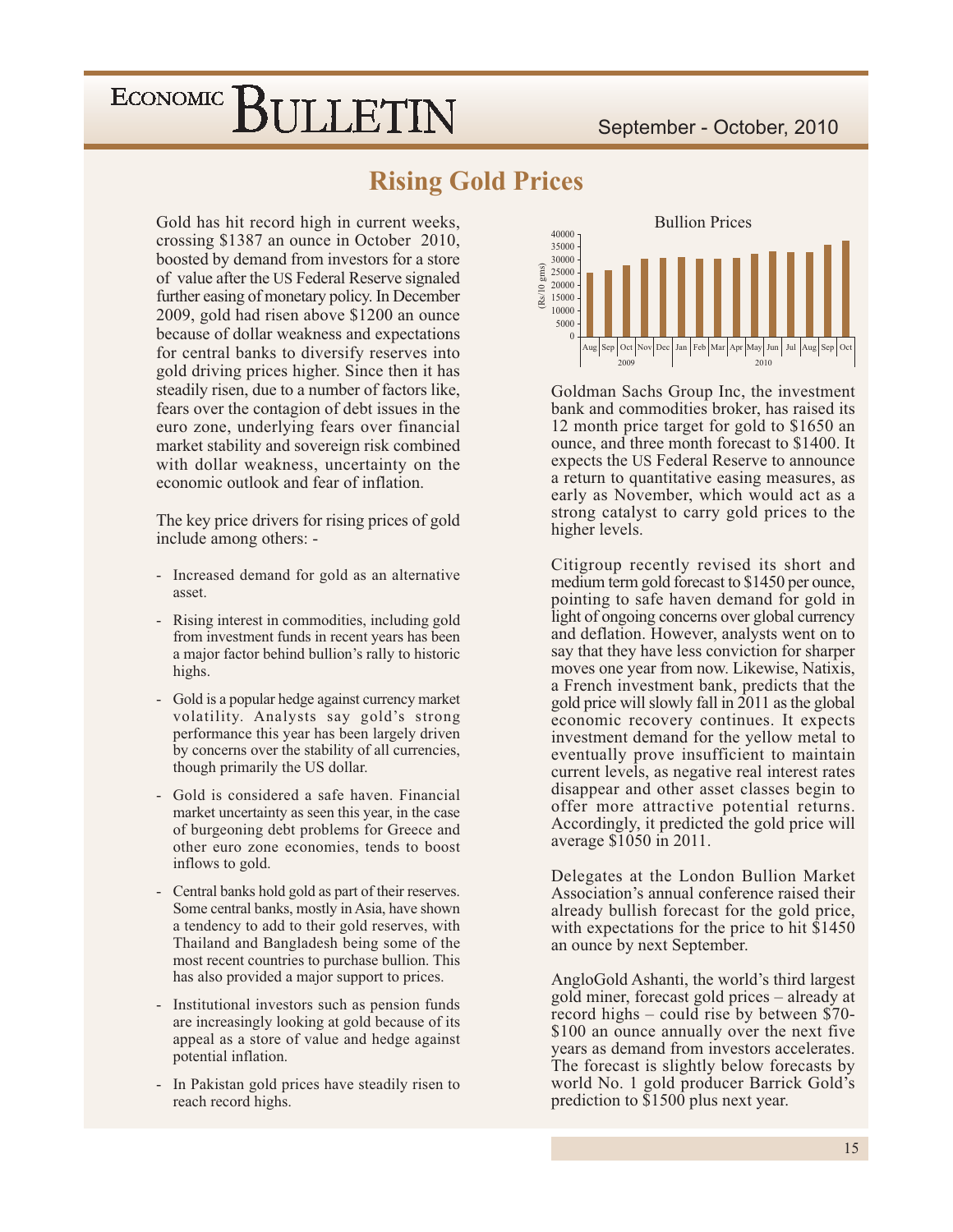#### September - October, 2010

 $(D_0, h_n)$ 

### **Islamic Banking at a Glance**

|                                 | 2003           | 2004           | 2005           | 2006           | 2007           | 2008           | $(15.0 \text{ m})$<br>2009 |
|---------------------------------|----------------|----------------|----------------|----------------|----------------|----------------|----------------------------|
| Assets                          | 13             | 44             | 71             | 119            | 206            | 276            | 366                        |
| % of Banking industry           | 0.5            | 1.4            | 2.1            | 2.9            | 4.2            | 4.9            | 5.6                        |
| Deposits                        | $8\,$          | 30             | 50             | 84             | 147            | 182            | 264                        |
| % of Banking industry           | 0.4            | 1.2            | 1.9            | $2.8\,$        | 4.1            | 4.8            | 6.1                        |
| Financing & Investment          | 10             | $30\,$         | $48\,$         | $73\,$         | 138            | 187            | 226                        |
| % of Banking industry           | $0.5\,$        | $1.3\,$        | $1.8\,$        | 2.4            | 3.6            | 4.4            | 4.7                        |
| Liabilities                     | 11             | 39             | 64             | 103            | 176            | 240            | 324                        |
| Capital / Equity                | $\sqrt{2}$     | 5              | $8\,$          | 16             | 29             | 36             | $42\,$                     |
| Markup Income                   | $0.4\,$        | $\mathbf{1}$   | $\mathfrak{Z}$ | 6              | 13             | 22             | 32                         |
| Markup Expenses                 | $0.2\,$        | $0.5\,$        | $\overline{2}$ | $\overline{3}$ | $\tau$         | 11             | $17\,$                     |
| Net Markup Income               | $0.2\,$        | $0.6\,$        | $\overline{2}$ | $\overline{3}$ | 6              | 11             | 14                         |
| Provision Expenses              | $-0.002$       | 0.006          | 0.2            | 0.2            | 0.8            | $\mathbf{1}$   | $\mathfrak{Z}$             |
| Non Markup Income               | 0.3            | 0.6            | $\mathbf{1}$   | $\mathbf{1}$   | $\overline{2}$ | $\overline{2}$ | $\overline{4}$             |
| Operating Expence               | 0.3            | 0.8            | $\mathbf{1}$   | $\overline{3}$ | 6              | 10             | 13                         |
| Profit (B.T)                    | 0.2            | 0.4            | $\mathbf{1}$   | $0.8\,$        | $\overline{2}$ | $\overline{2}$ | $\overline{2}$             |
| Profit (A.T)                    | 0.2            | 0.3            | $\mathbf{1}$   | 0.9            | $\overline{2}$ | $\overline{2}$ | $\overline{2}$             |
| Full Fledged Islamic Banks      | $\mathbf{1}$   | $\overline{2}$ | $\overline{2}$ | $\overline{4}$ | 6              | 6              | 6                          |
| Conventional Banks with Islamic |                |                |                |                |                |                |                            |
| <b>Banking Branches</b>         | $\mathfrak{Z}$ | $\tau$         | 9              | 12             | 12             | 12             | 13                         |
| Total No. of Branches           | 17             | 48             | 70             | 150            | 289            | 433            | 561                        |

Source: State Bank of Pakistan

Islamic Banks Operating in Pakistan as on December 31, 2009 No. of Branches Commenced Operation 1. Al baraka Islamic Bank  $29\,$ 1991 2. Bank Islami Pakistan Limited March 31, 2005 70 3. Dawood Islamic Bank Limited  $40\,$ April 27, 2007 4. Dubai Islamic Bank Pak Limited 36 March 20, 2006 5. Emirates Global Islamic Bank Ltd 60 December 20, 2004 6. Meezan Bank Limited 181 March 20, 2002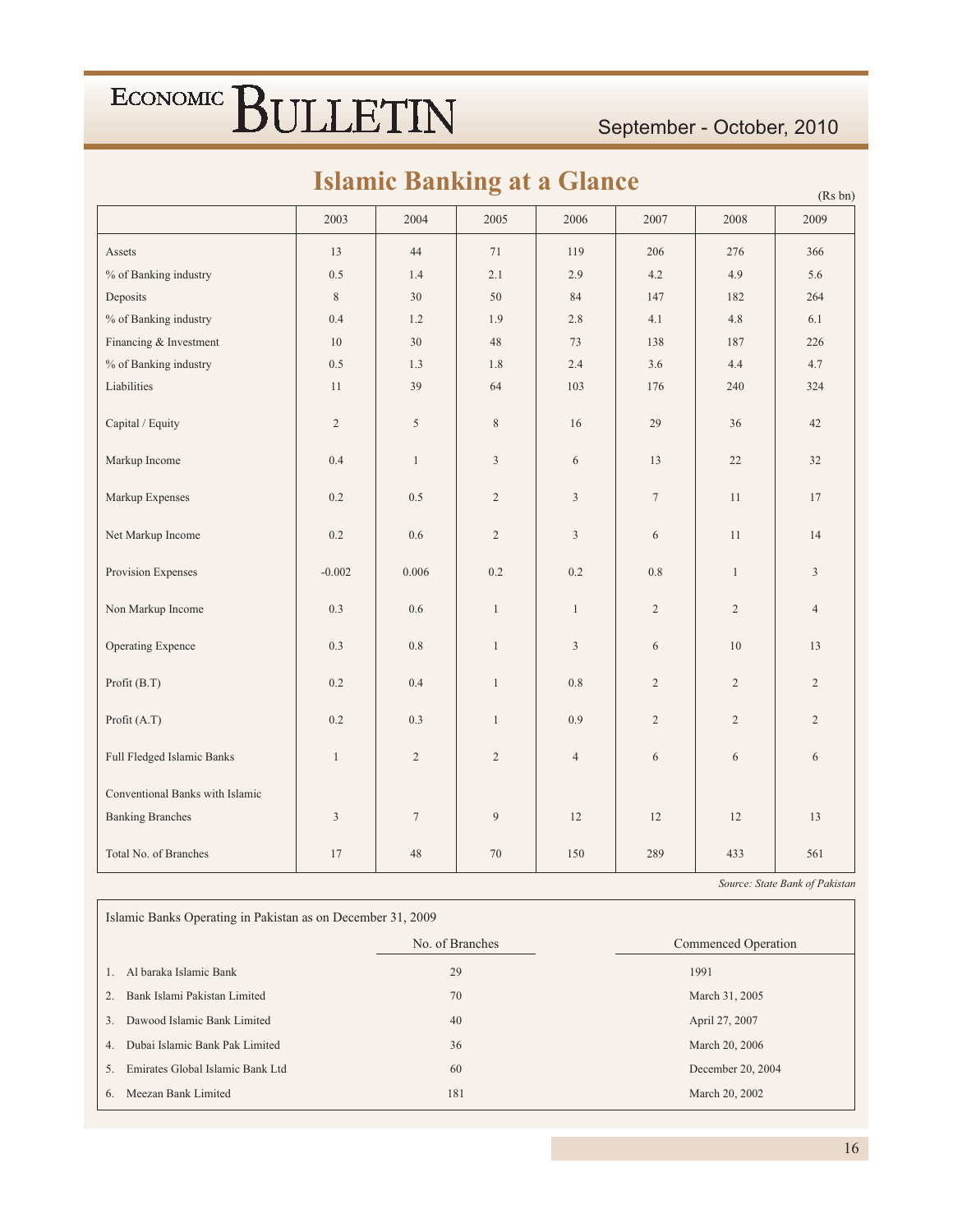### September - October, 2010

|                                             |              |                             |               |                    |                                 |              |                |                                 |             |                |                           |             |                |                           | (Rs Bn)             |
|---------------------------------------------|--------------|-----------------------------|---------------|--------------------|---------------------------------|--------------|----------------|---------------------------------|-------------|----------------|---------------------------|-------------|----------------|---------------------------|---------------------|
|                                             | Assets       |                             |               | Equity<br>Deposits |                                 |              |                |                                 | Advances    |                | Investment                |             |                |                           |                     |
| <b>Banks</b>                                | 2007         | 2008                        | 2009          | 2007               | 2008                            | 2009         | 2007           | 2008                            | 2009        | 2007           | 2008                      | 2009        | 2007           | 2008                      | 2009                |
| Meezan Bank                                 | 67.2         | 85.3                        | 124.2         | 5.7                | 6.3                             | 9.1          | 54.6           | 70.2                            | 100.3       | 34.6           | 39.5                      | 44.2        | 10.5           | 14.5                      | 23.3                |
| Dubai Islamic Bank                          | 21.3         | 32.0                        | 35.4          | 4.3                | 5.1                             | 6.0          | 16.1           | 25.5                            | 28.0        | 11.3           | 18.1                      | 20.6        | 3.0            | 3.0                       | 2.8                 |
| Al Baraka Islamic Bank                      | 22.1         | 24.2                        | 29.3          | 2.4                | 2.4                             | 2.7          | 17.0           | 18.3                            | 22.6        | 12.6           | 14.4                      | 14.8        | 1.1            | 1.1                       | 1.7                 |
| Bank Islami                                 | 14.4         | 19.1                        | 34.3          | 3.2                | 5.2                             | 4.7          | 9.9            | 12.5                            | 28.0        | 4.0            | 6.5                       | 13.3        | 3.9            | 5.0                       | 6.8                 |
| Emirates Global Islamic Bank                | 8.9          | 16.5                        | 19.8          | 3.8                | 4.1                             | 3.5          | 4.6            | 10.9                            | 15.1        | 2.6            | 7.8                       | 9.4         | 2.3            | 2.8                       | 3.4                 |
| Dawood Islamic Bank Limited                 | 6.8          | 9.6                         | 13.1          | 3.7                | 4.1                             | 4.8          | 2.9            | 5.1                             | 6.8         | 3.7            | 5.6                       | 4.8         | 1.3            | 2.0                       | 2.9                 |
| <b>Total</b>                                | 140.7        | 186.7                       | 256.1         | 23.1               | 27.2                            | 30.8         | 105.1          | 142.5                           | 200.8       | 68.8           | 91.9                      | 107.1       | 22.1           | 28.4                      | 40.9                |
|                                             |              |                             |               |                    |                                 |              |                |                                 |             |                |                           |             |                |                           | (Rs Mn)             |
|                                             |              | Interest Income             |               |                    | Interest Expense                |              |                | Net Interest Income             |             |                | Non Interest Income       |             |                | Revenue                   |                     |
|                                             | 2007         | 2008                        | 2009          | 2007               | 2008                            | 2009         | 2007           | 2008                            | 2009        | 2007           | 2008                      | 2009        | 2007           | 2008                      | 2009                |
| Meezan Bank                                 | 4574         | 6803                        | 10102         | 2452               | 3088                            | 4970         | 2122           | 3715                            | 5132        | 1348           | 708                       | 1598        | 3470           | 4423                      | 6730                |
| Dubai Islamic Bank                          | 1120         | 2724                        | 3647          | 469                | 1377                            | 1806         | 650            | 1346                            | 1841        | 336            | 336                       | 365         | 986            | 1682                      | 2206                |
| Al Baraka Islamic Bank                      | 1493         | 1765                        | 2556          | 1090               | 1334                            | 2041         | 403            | 431                             | 515         | 264            | 204                       | 267         | 667            | 635                       | 782                 |
| Bank Islami                                 | 602          | 1469                        | 2194          | 304                | 729                             | 1222         | 298            | 739                             | 972         | 140            | 196                       | 343         | 438            | 935                       | 1315                |
| Emirates Global Islamic Bank                | 381          | 1060                        | 1914          | 125                | 598                             | 1235         | 256            | 462                             | 679         | 64             | 95                        | 302         | 320            | 557                       | 981                 |
| Dawood Islamic Bank Limited<br><b>Total</b> | 250<br>8420  | 855<br>14676                | 1132<br>21245 | 58<br>4498         | 403<br>7529                     | 651<br>11925 | 192<br>3921    | 452<br>7145                     | 481<br>9620 | 9<br>2161      | 46<br>1585                | 57<br>2932  | 201<br>6082    | 498<br>8730               | 538<br>12552        |
|                                             |              |                             |               |                    |                                 |              |                |                                 |             |                |                           |             |                |                           |                     |
|                                             | 2007         | Admn Expense<br>2008        | 2009          | 2007               | <b>Operating Profit</b><br>2008 | 2009         | 2007           | Provision/Other Expense<br>2008 | 2009        | 2007           | Profit/Loss (B.T)<br>2008 | 2009        | 2007           | Profit/Loss (A.T)<br>2008 | 2009                |
|                                             |              |                             |               |                    |                                 |              |                |                                 |             |                |                           |             |                |                           |                     |
| Meezan Bank<br>Dubai Islamic Bank           | 1756<br>1454 | 2627<br>1791                | 3530<br>1724  | 1714<br>$-468$     | 1796<br>$-109$                  | 3200<br>482  | 445<br>101     | 804<br>162                      | 1460<br>130 | 1269<br>$-568$ | 992<br>$-271$             | 1740<br>352 | 963<br>$-369$  | 621<br>$-182$             | 1025<br>227         |
| Al Baraka Islamic Bank                      | 335          | 573                         | 704           | 332                | 62                              | 78           | 18             | 141                             | 458         | 314            | $-78$                     | $-381$      | 246            | $-73$                     | $-281$              |
| Bank Islami                                 | 507          | 1028                        | 1755          | $-69$              | $-93$                           | $-440$       | 32             | 136                             | 122         | $-100$         | $-229$                    | $-563$      | $-37$          | $-53$                     | $-479$              |
| Emirates Global Islamic Bank                | 395          | 950                         | 1411          | $-75$              | $-393$                          | $-430$       | 8              | $-2$                            | 369         | $-84$          | $-391$                    | $-799$      | $-57$          | $-260$                    | -564                |
| Dawood Islamic Bank Limited                 | 166          | 434                         | 686           | 35                 | 64                              | $-148$       | $\overline{c}$ | $\overline{4}$                  | 257         | 32             | 60                        | $-405$      | 51             | 33                        | $-293$              |
| <b>Total</b>                                | 4613         | 7403                        | 9810          | 1469               | 1327                            | 2742         | 606            | 1249                            | 2796        | 863            | 83                        | $-56$       | 797            | 86                        | -365                |
| <b>Seclected Ratios</b>                     |              |                             |               |                    |                                 |              |                |                                 |             |                |                           |             |                |                           |                     |
|                                             |              |                             |               |                    |                                 |              |                |                                 |             |                |                           |             |                |                           | $(\ln \frac{9}{6})$ |
|                                             |              | Cost of Fund                |               |                    | Intermediate Cost               |              |                | Pre-Tax Margin                  |             |                | Net Profit Margin         |             |                | Net Interest Margin       |                     |
|                                             | 2007         | 2008                        | 2009          | 2007               | 2008                            | 2009         | 2007           | 2008                            | 2009        | 2007           | 2008                      | 2009        | 2007           | 2008                      | 2009                |
| Meezan Bank                                 | 5.1          | 4.7                         | 5.4           | 3.7                | 4.0                             | 3.9          | 21.4           | 13.2                            | 14.9        | 27.8           | 14.0                      | 15.2        | 4.4            | 5.7                       | 5.7                 |
| Dubai Islamic Bank                          | 4.6          | 6.6                         | 6.7           | 14.2               | 8.6                             | 6.4          | $-39.0$        | $-8.9$                          | 8.8         | $-37.4$        | $-10.8$                   | 10.3        | 6.5            | 6.5                       | 6.8                 |
| Al Baraka Islamic Bank                      | 6.4          | 6.9                         | 9.0           | 2.0                | 3.0                             | 3.2          | 17.9           | $-4.0$                          | $-13.5$     | 36.7           | $-11.5$                   | $-35.0$     | 2.4            | 2.3                       | 2.3                 |
|                                             |              |                             |               |                    |                                 |              |                |                                 |             |                |                           |             |                |                           |                     |
| Bank Islami                                 | 5.1          | 6.4                         | 6.0           | 8.6                | 9.0                             | 8.6          | $-13.5$        | $-13.8$                         | $-22.2$     | $-8.4$         | $-5.7$                    | $-36.4$     | 4.4            | 6.0                       | 4.9                 |
| Emirates Global Islamic Bank                | 5.4          | 7.4                         | 9.2           | 17.1               | 11.7                            | 10.6         | $-18.7$        | $-33.9$                         | $-36.1$     | $-17.8$        | $-46.7$                   | $-57.5$     | 7.7            | 4.6                       | 4.7                 |
| Dawood Islamic Bank Limited                 | 4.0          | 10.1                        | 10.0          | 11.5               | 10.8                            | 10.6         | 12.4           | 6.6                             | $-34.1$     | 25.4           | 6.6                       | $-54.5$     | 6.4            | 6.4                       | 5.0                 |
|                                             |              | <b>ROE</b>                  |               |                    | <b>ROA</b>                      |              |                | <b>ROD</b>                      |             |                | Non Interest Income       |             |                | <b>Interest Spread</b>    |                     |
|                                             | 2007         | 2008                        | 2009          | 2007               | 2008                            | 2009         | 2007           | 2008                            | 2009        | 2007           | 2008                      | 2009        | 2007           | 2008                      | 2009                |
| Meezan Bank                                 | 18.4         | 10.3                        | 13.3          | 1.7                | 0.8                             | 1.0          | 2.2            | 1.0                             | 1.2         | 38.8           | 16.0                      | 23.7        | 4.5            | 5.7                       | 5.7                 |
| Dubai Islamic Bank                          | $-9.4$       | $-3.9$                      | 4.1           | $-2.5$             | $-0.7$                          | 0.7          | $-3.6$         | $-0.9$                          | $0.8\,$     | 34.1           | 20.0                      | 16.5        | 6.6            | 6.5                       | 6.7                 |
| Al Baraka Islamic Bank                      | 10.6         | $-3.0$                      | $-3.0$        | 1.2                | $-0.3$                          | $-1.1$       | 1.6            | $-0.4$                          | $-1.4$      | 39.6           | 32.1                      | 34.1        | 2.6            | 2.4                       | 2.3                 |
| Bank Islami                                 | $-1.4$       | $-1.3$                      | $-9.7$        | $-0.4$             | $-0.3$                          | $-1.8$       | $-0.6$         | $-0.5$                          | $-2.4$      | 32.0           | 21.0                      | 26.1        | 3.7            | 5.4                       | 5.0                 |
| Emirates Global Islamic Bank                | $-1.8$       | $-6.6$                      | $-15.0$       | $-1.3$             | $-2.0$                          | $-3.1$       | $-2.5$         | $-3.4$                          | $-4.3$      | 20.0           | 17.1                      | 30.8        | 6.0            | 3.3                       | 4.1                 |
| Dawood Islamic Bank Limited                 | 2.8          | 0.9                         | $-6.6$        | 1.5                | 0.4                             | $-2.6$       | 3.5            | 0.8                             | $-4.9$      | 4.5            | 9.2                       | 10.6        | 4.4            | 2.0                       | 1.7                 |
|                                             |              | Cost of fund Earning Assets |               |                    | Admn Expenses/Employee          |              |                | Staff Branch                    |             |                | Profit(A.T)/Branch        |             |                | NPL/Gross Advances        |                     |
|                                             | 2007         | 2008                        | 2009          | 2007               | 2008                            | 2009         | 2007           | 2008                            | 2009        | 2007           | 2008                      | 2009        | 2007           | 2008                      | 2009                |
| Meezan Bank                                 | 5.1          | 4.7                         | 5.5           | 0.9                | 0.9                             | 1.1          | 20             | 17                              | 16          | 9.6            | 3.7                       | 5.1         | 1.8            | 3.7                       | 4.8                 |
| Dubai Islamic Bank                          | 4.7          | 6.6                         | 6.7           | 2.6                | 3.0                             | 3.1          | 33             | 26                              | 16          | $-21.7$        | $-7.9$                    | 6.5         | 0.3            | 1.9                       | 3.7                 |
| Al Baraka Islamic Bank                      | 6.6          | 7.0                         | 9.2           | 0.9                | 2.5                             | 1.3          | 20             | 16                              | 18          | 13.6           | $-2.5$                    | $-9.7$      | 2.0            | 6.3                       | 9.1                 |
| Bank Islami                                 | 4.4          | 5.9                         | 6.1           | 0.9                | 0.9                             | 1.2          | 16             | 12                              | 14          | $-1.0$         | $-0.5$                    | $-4.7$      | 3.2            | 3.5                       | 7.8                 |
| Emirates Global Islamic Bank                | 3.8          | 6.0                         | 8.6           | 1.7                | 1.9                             | 2.4          | 23             | 12                              | 10          | $-5.7$         | $-6.5$                    | $-9.4$      | $\overline{a}$ | 0.2                       | 13.8                |

#### Performance of Islamic Banks Operating in Pakistan

Source: Annual Reports of the Banks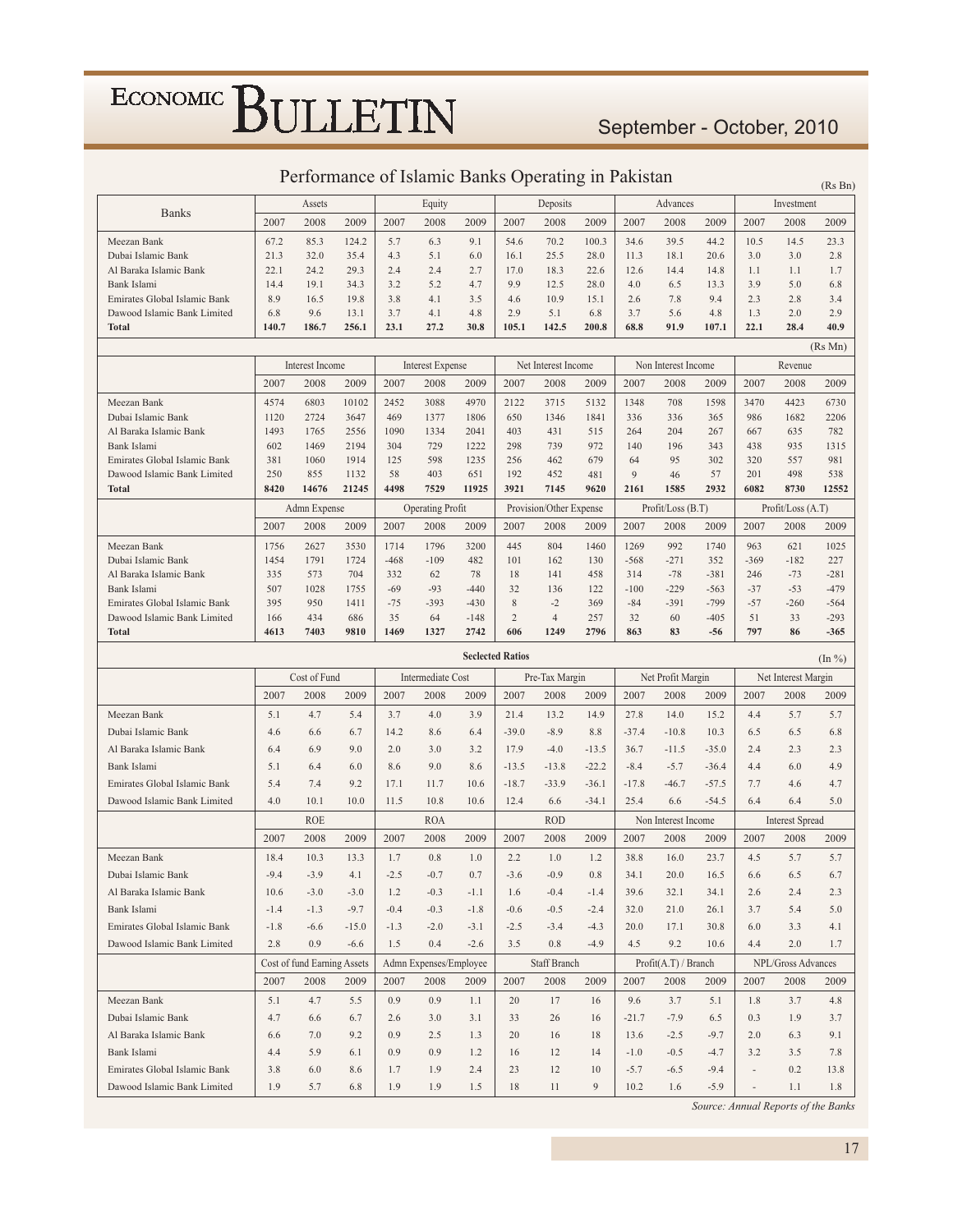#### **Market Analysis**

#### Market Review - September To October 2010

The market during the period was relatively flat during September but picked up momentum during October on the back of positive news flows and decent quarterly results. Overall, the KSE-100 Index during September to October, 2010 gained 785 points or 8.0 percent to close at 10,598 on average daily turnover of 84.35m shares.

KSE-100 Index (September-October 2010)



The first few days of September was mixed as volumes were on the downslide. With no positive development on the margin product, a number of KSE members began a campaign to change the Articles of Association of the KSE to allow a member to be elected Chairman instead of a regulator (SECP) appointed one. On the macroeconomic front, the government announced revised GDP growth target of 2.5 percent, inflation forecast of 15-20 percent and fiscal deficit of 6-7 percent of GDP for FY11, reflecting the impact of the current floods.

Economic

targets

revised

The second week of September was a shortened week due to Eid ul-Fitr holidays and thus, the activity was listless. The market received a boost during the middle of the week as there were rumors that there would be further discussions after the holidays on the margin trading system. In addition, the FBR released draft rules regarding Capital Gains Tax stating that losses arising from wash sales,

cross trades in related accounts and tax swap sales will not be adjustable against gains.

Record remittances were recorded in the month of August of US\$ 933 million while on the other hand; August 2010 inflation was posted at 13.23 percent YoY on the back of food and energy inflation. The International Monetary Fund has set four pre-conditions for continuing with Pakistan's \$11.3 billion standby arrangement (SBA) and withheld the release of two remaining tranches of \$2.6 billion till the government meets the criteria. The four conditions are: 1) implementation of reformed GST; 2) power sector reforms; 3) additional autonomy for the central bank; and 4) resolution of inter-corporate debt issue.

The market began the post-Eid holiday break on a positive note due to expectations that the SECP Policy Board meeting on September 15 would approve the much anticipated margin product. The KSE-100 Index closed above the 10,000-mark for the first time since the beginning of August. As expected, the SECP Policy Board approved the concept paper of the margin trading system but with added risk management measures. In addition, the timetable for implementation remained unsure, resulting in subdued reaction by investors in the aftermath of the meeting.

Major macro-economic development during the week was the GoP's plan to introduce the reformed GST on October 1 via Presidential Ordinance on the same day to satisfy IMF conditions. On the corporate front, there was some positive news that OGDC had completed the installation of the compressors at Qadirpur field a few days earlier than expected. This will eventually help boost the production to 600 mmcfd of gas from the current 450 mmcfd. On the political front, the murder of Imran Farooq in London on the night of September 16 led to tension in Karachi the next day, but the market was resilient as it received support from institutional investors.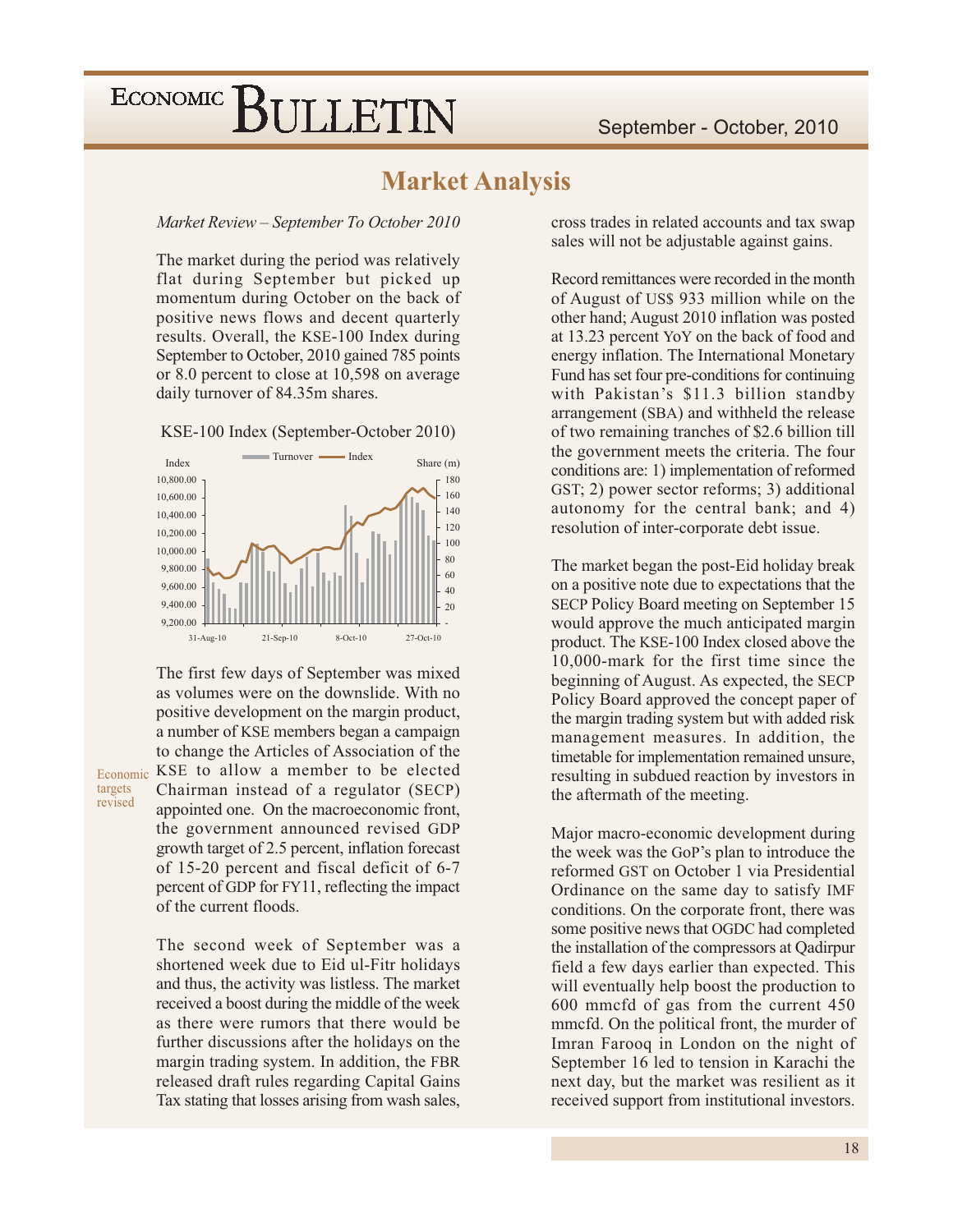The KSE-100 Index ended the week up by 1.7 percent to 10,052 on September 17.

The fourth week of September saw the market become lackluster as the excitement over the developments on the margin trading system began to sputter due to the concerns over the possibility of a rate hike in the next Monetary Policy Statement and precarious political situation. The KSE-100 Index saw a WoW decline of 1.4 percent to close at 9,909 on September 24.

The final week of September saw the Index gain 1.0 percent WoW to close above the 10,000-level despite the 50 bps hike in the policy rate to 13.5 percent by the SBP, as corporate results announced by various Attock Group companies were outstanding which helped prop the market.

The market was mainly bullish during October 2010 due to most major quarterly results being in line with expectations and positive developments regarding the Government-Judiciary stand-off and U.S.-Pakistan strategic dialogue.

Market

bullish

The market was dull and subdued for the first few days of the month under review because of reaction by investors to the 50 bps hike in the policy rate to 13.50 percent by the SBP at the end of September, rising T-bill yields, expectations of new tax measures to finance flood relief and rehabilitation and alarming levels of government borrowing from the SBP to finance the fiscal deficit. From the end of September to October 6, the KSE-100 Index gained only 16 points to 10,029.

From October 7 to 15, the bourses found some renewed momentum on the back of positive news flow and foreign inflow. The following news flow had a positive impact on investor sentiments:

- The news of EU duty relief on goods imported from Pakistan including textiles;
- Reported price hike of cement in the north zone by about PKR 25 per 50 kg bag;

#### September - October, 2010

- Rising international crude oil prices all had positive impact on investor sentiments;
- Ogra notifying higher wellhead gas prices for 1HFY11 period;
- IMF suggesting that it may relax the fiscal deficit target by 0.7 percent with an assurance to pay out US\$ 1.8bn by December if the government meets the targets;
- 10FY11 remittances posted a record high of US\$ 2.65bn, up by 13.5% YoY.

There were some negative macroeconomic developments reported during this period such as the higher than expected increase in CPI during September 2010 at 15.7 percent YoY and rising yields in the recent PIB auction held on October 13, 2010.

The third week of the month saw the KSE-100 Index continue to consolidate its gains from the previous week and hence, the Index was mainly moving sideways posting minor gains. Investors reacted positively to developments such as the Economic Coordination Committee of the Cabinet approving oil price deregulation plan that would have some benefit for the mid and downstream sectors, a US\$ 447m current account surplus posted in September 2010 and the Supreme Court's decision on October 21 to send back to parliament for review the clauses in the 18th Amendment pertaining to the procedure of selecting judges for the higher judiciary which appeared to have lower the political temperature. The KSE-100 Index gained 220 points to end the week at 10,652.

The KSE-100 Index began the final week of October on a positive note as the strategic dialogue between the U.S. and Pakistan in Washington was viewed as sanguine due to the announcement of military assistance of US\$ 2 billion and that Pakistan was able to effectively communicate its perspective on the continuing war on terror. However, the Index suffered a minor jolt the next day on October 26 as the SBP released its Annual Report on the economy for FY2010. The SBP mentioned in its outlook for FY11 that the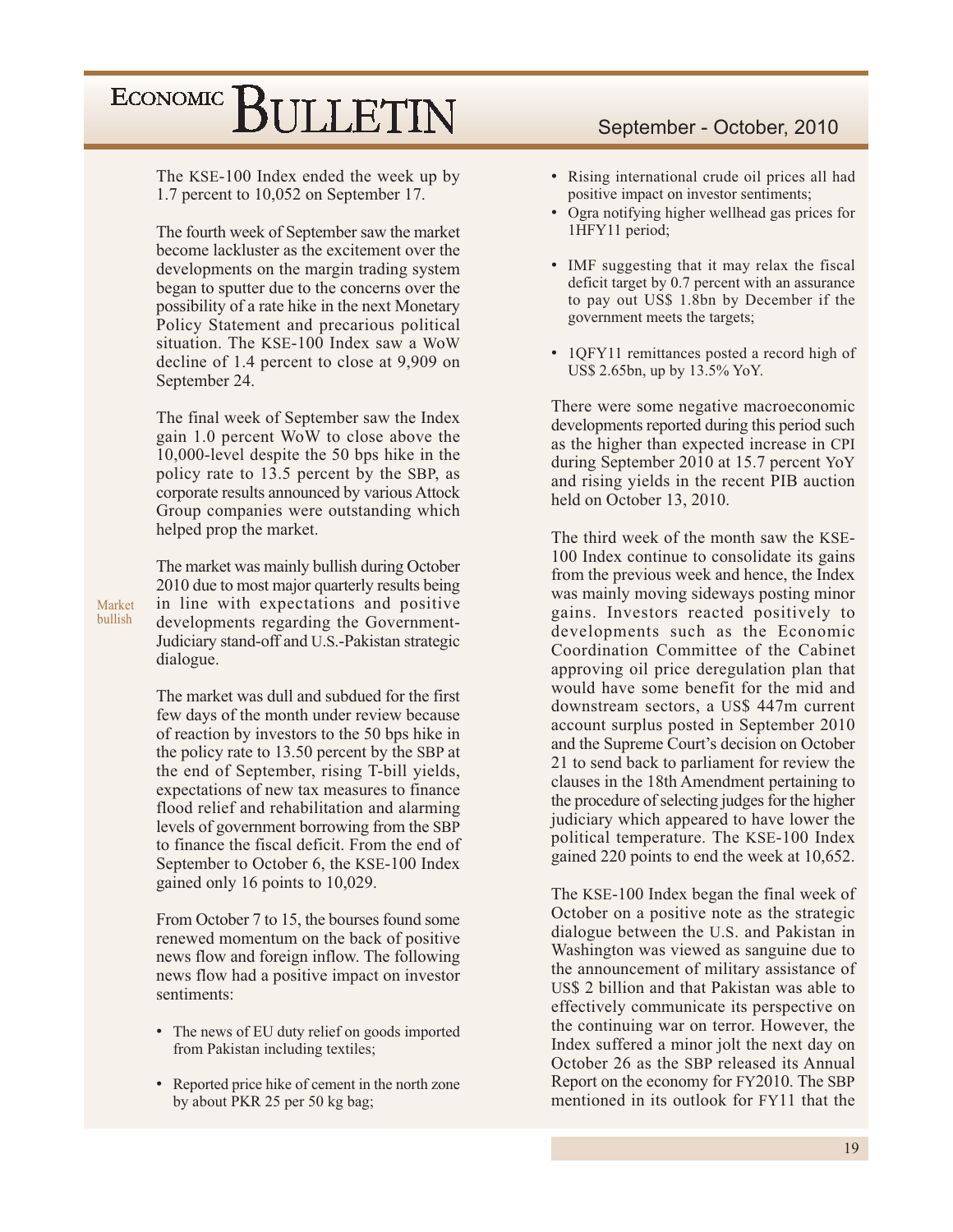macroeconomic targets originally envisaged in the FY11 Annual Development Program will undergo a setback due to the floods. The remainder of the week, the market was range bound despite good quarterly announcements of a number of major stocks.

The Pakistan market PE at 7.04x is trading at a 48.0 percent discount to the regional average of 13.53x. Based on dividend yield, Thailand is the most attractive at 6.76 percent as compared to the regional average of 2.59 percent, followed by Pakistan (5.84 percent) and Taiwan (3.54 percent).

Regional

Valuation

Looking

Ahead

Another monetary policy statement is expected next month, the last one before the end of the calendar year. Given the inflationary pressure in the economy due to higher food prices and huge government borrowing from the SBP for budgetary support, we believe that another 50 bps hike in the policy rate is possible. The

#### September - October, 2010

bourses will also be impacted by any major developments in the political and/or economic situation, as talks with the IMF over the next tranche of US\$1.7 billion will begin on November 1.

#### **Regional Valuation Comparison**

|            | $12m$ F            |
|------------|--------------------|
| <b>PEx</b> | Dividend Yield (%) |
| 16.05      | 1.21               |
| 13.87      | 2.32               |
| 15.09      | 0.94               |
| 14.86      | 1.96               |
| 13.81      | 2.63               |
| 7.04       | 5.84               |
| 13.97      | 2.42               |
| 13.41      | 2.83               |
| 9.35       | 1.29               |
| 12.58      | 3.54               |
| 12.32      | 6.76               |
|            | 12m F              |

Source: Thomson One Analytics, Date: October 14, 2010

(Contributed by Taurus Securities Ltd, a subsidiary of National Bank of Pakistan)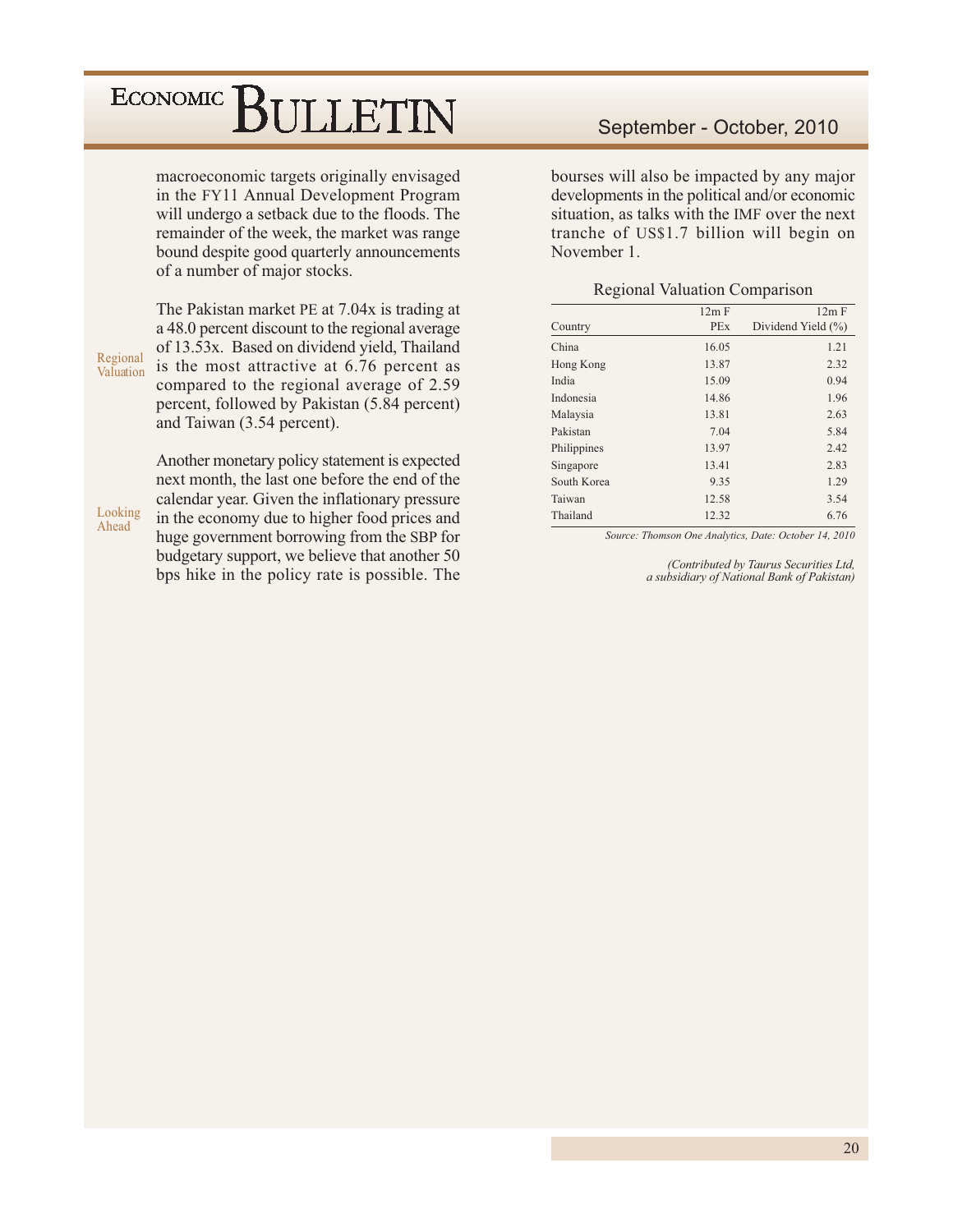#### **Book/Report Reviews**

*Institutional Barriers to Sustainable* Urban Transport in Pakistan Muhammad Imran Oxford University Press - 2010

The book aims to investigate institutional barriers particularly in the context of urban transport in Pakistan. It identifies and examines institutional barriers that create a hindrance to sustainable development, and thereby prevent the application and implementation of sustainable urban transport policies in Pakistan. The author aims to present a new perspective by investigating the relationship between international institutions, sources of finance and local problems. The goal is to highlight how these relationships should work, and how they are actually working in reality.

Throughout the book, the sustainability of urban transport appears as a major challenge to the institutions of modern society. Given the challenge, the author analyzes policies and institutions dealing with the problem of urban transport in Lahore. It raises questions about the international as well as national and local institutions' performance on the sustainability of urban transport. Finally it has identified the kinds of barriers that will have to be overcome in order for the new policy paradigm of sustainable urban transport to take root in Pakistan.

The analysis in the book has shown that sustainable transport cannot be achieved without addressing the institutional barriers. The analysis employed the concept of 'path dependence' to address the institutional dimensions and barriers in Pakistan.

The concept of path dependence was divided into three fields:

- The institutions field: to explore how institutional relationships, power and finance influence local and international institutions.
- The techniques field: to explore which method was employed for analysing transport problems and generating transport solutions.

The discourse field: to explore transport problems as defined in the minds of local and international decision-makers.

In summary, this book makes three main conclusions:

- $1$ Institutional path dependence was found in the local institutions for the development of sustainable transport planning in Pakistan.
- $2.$ The analysis highlighted the significance of techniques and methods for maintaining the stability of the road development paradigm in Pakistan.
- $3.$ Finally, the analysis shows the importance of discourse in long term stability of the road development paradigm in Pakistan.

Gender Equality and Women's **Empowerment** in Pakistan Rashida Patel Oxford University Press - 2010

In Pakistan women suffer all kinds of violence. whether it is domestic violence meted out to women within the family or home, honor killing, the practice of *vani* and *swara*, that is handing over girls to rival parties for settling disputes, being burnt, trafficking, rape, public abuse, sexual harassment, and the list goes on. Women are vulnerable because the laws are inadequate. Even though there have been some amendments in the laws, implementation continues to remain poor. The law enforcing agencies are biased; the patriarchal, male dominated environment makes women vulnerable to violence.

This book shows the deteriorating situation of women in Pakistan and the legal and other changes that have been introduced to improve their condition. Several references to laws which have an effect on women's lifes, which have been amended have been added.

Women are not aware of their rights, whether it is in case of marriage, divorce, or reproductive rights. The low status accorded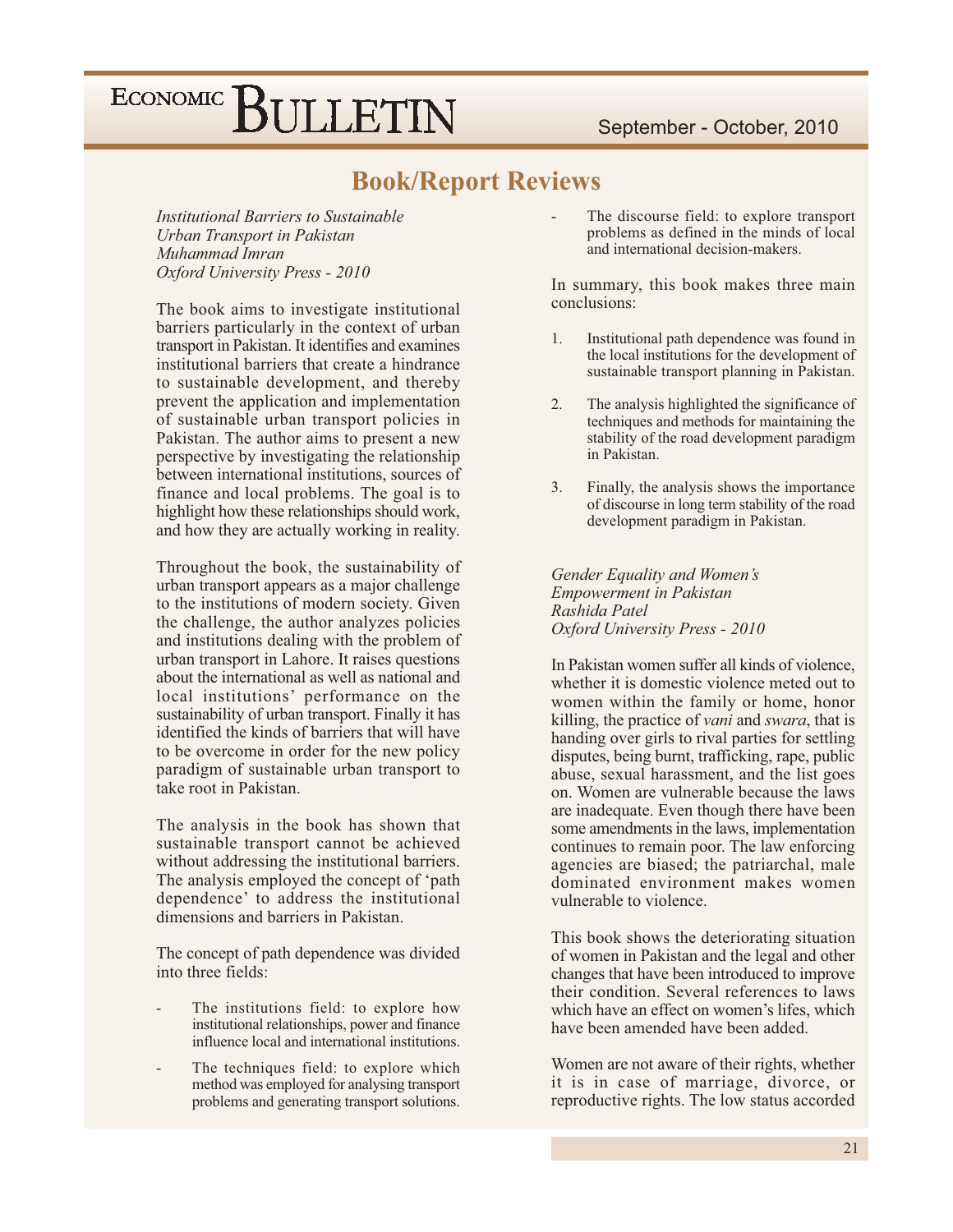to women in society, the general illiteracy, besides several customs and practices prevalent in Pakistan have a negative impact on the rights of women.

**Integrated Energy Sector** Recovery Report & Plan October 2010 Pakistan Energy Sector Task Force & **Asian Development Bank** 

Pakistan faces acute energy crisis. During the summer months there are prolonged outages in both urban and rural areas. Dependence on imported fuel has increased which has raised the cost of electricity generation and added to the country's balance of payments problems.

The Report reviews the recent performance of the energy sector, the key issues and challenges in the energy sector and the specific issues related to the performance in the power. gas and fuels sub-sector. It then offers solutions for Pakistan's energy sector. The recommendations have been formulated into a results focused implementation plan. The plan details specific reform actions and prioritized investment projects to be undertaken. The detailed implementation plan, alongwith the clear, easily monitored indications will help keep progress on track.

A lack of concerted focus on essential institutional and governance principles in the energy sector, insufficient maintenance, and stilted capacity expansion in recent years has resulted in the current crisis. Good plans were written to set the sector on a sustainable footing, but resources were never allocated to implement them, states the Report.

The energy sector suffers from institutional and structural fragmentation in the management of power, fuel, efficiency and regulation. There exists inefficient and below cost recovery structure; untargeted tariff subsidies; a stalled privatization programme which has reduced options for Pakistan to divest its energy sector assets and the lack of energy finance capability is a major contributor

to the lack of domestic energy infrastructure in the country.

Recommendations have been made which can be categorised into two main categories: energy reforms and energy investments. An implementation plan has been outlined. The plan includes both reform actions and measures to be undertaken by the government and stakeholders in Pakistan's energy sector.

Drivers of Growth and Competitiveness in Pakistan 2010 Competitiveness Support Fund

The Report seeks to identify the key drivers of Pakistan's economic growth and competitiveness, with the objective to bolster its economic growth in a sustainable manner and enhance its competitiveness. It presents the principal challenges to both growth and competitiveness.

Pakistan's economic growth has slowed in recent years, and has not kept pace with neighbours like China and India. As a result, the country's prosperity, quality of life, level of poverty has been affected. It has become dependent on foreign transfers and remittances from workers abroad.

To achieve sustainable economic growth, the agriculture, manufacturing and service sectors must be competitive. The important drivers of growth have been identified as education and training of people, exports, investment led growth, foreign transfers invested in human and physical capital, improvements in the institutional environment for business

Chapter 4 examines measures to address the most important challenges to Pakistan's competitiveness, while the last chapter of the Report shows the way forward and presents the Action Plan with responsibilities for key players. The action plan describes specific actions needed in ten strategic areas. It also describes the likely impact and identifies key partners.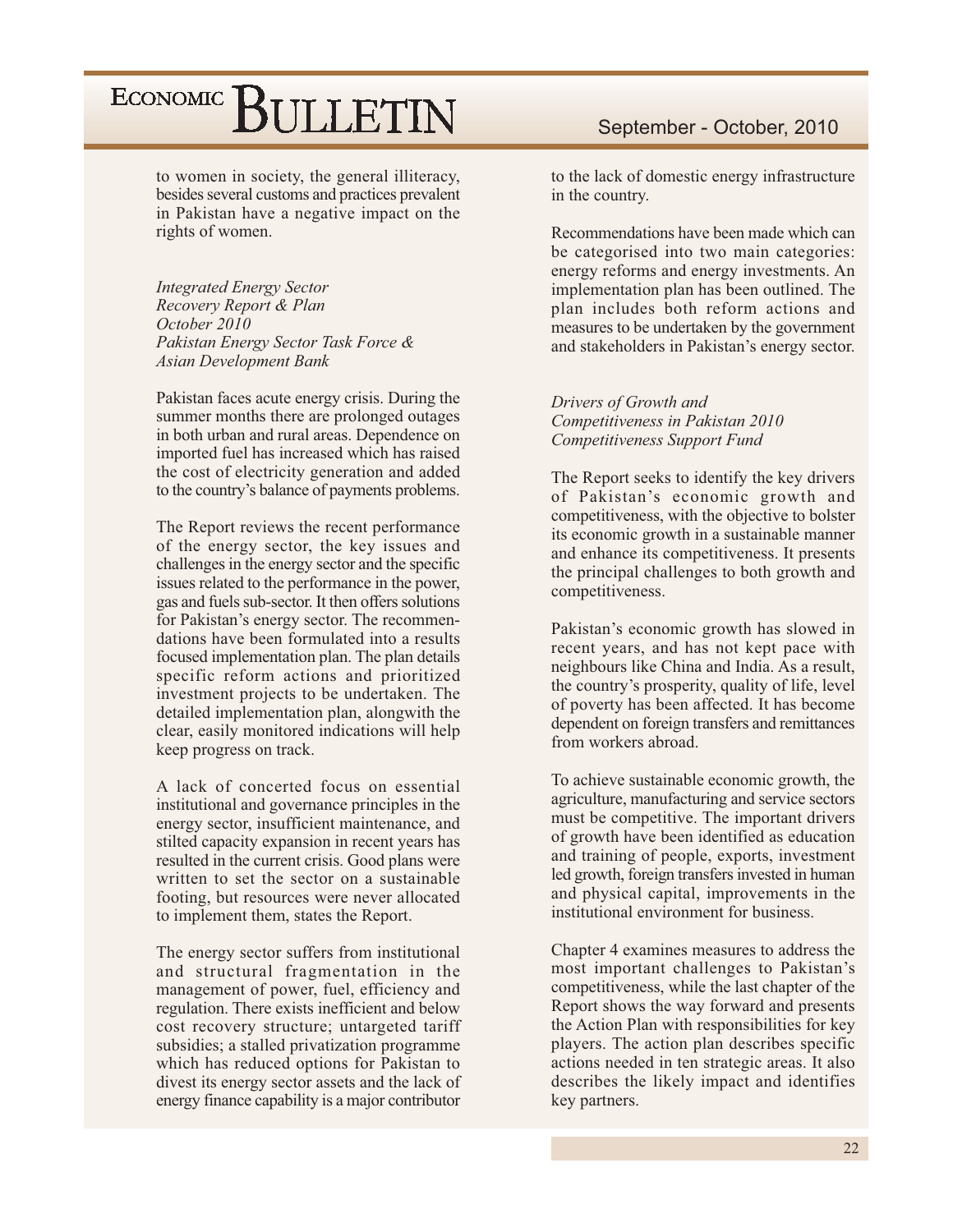#### September - October, 2010

### **Pakistan Economy - Key Economic Indicators**

|                                  | Unit            | 2003-04        | 2004-05                  | 2005-06 | 2006-07 | 2007-08 | 2008-09 | $2009 - 10^{P}$ |
|----------------------------------|-----------------|----------------|--------------------------|---------|---------|---------|---------|-----------------|
| <b>Output and Prices</b>         |                 |                |                          |         |         |         |         |                 |
| GNP Size (MP)                    | Rs.bn           | 5765           | 6634                     | 7773    | 8831    | 10452   | 13084   | 15239           |
| GDP Size (FC)                    | Rs.bn           | 5250           | 6123                     | 7158    | 8235    | 9921    | 12082   | 13843           |
| Income Per Capita                | $\mathbb{S}$    | 669            | 733                      | 836     | 921     | 1038    | 1018    | 1095            |
| Real Growth                      | $(^{0}_{0})$    |                |                          |         |         |         |         |                 |
| <b>GNP</b>                       |                 | 6.4            | 8.7                      | 5.6     | 6.7     | 3.7     | 1.7     | 5.5             |
| <b>GDP</b>                       |                 | 7.5            | 9.0                      | 5.8     | 6.8     | 3.7     | 1.2     | 4.1             |
| Agriculture                      |                 | 2.4            | 6.5                      | 6.3     | 4.1     | 1.0     | 4.0     | 2.0             |
| Manufacturing                    |                 | 14.0           | 15.5                     | 8.7     | 8.3     | 4.8     | $-3.7$  | 5.2             |
| Services Sector                  |                 | 5.8            | 8.5                      | 6.5     | 7.0     | 6.0     | 1.6     | 4.6             |
| <b>Prices</b>                    | $(\%)$          |                |                          |         |         |         |         |                 |
| <b>Consumer Price Inflation</b>  |                 | 4.6            | 9.3                      | 7.9     | 7.8     | 12.0    | 20.8    | 11.7            |
| Wholesale Price Inflation        |                 | 7.9            | 6.8                      | 10.1    | 6.9     | 16.4    | 18.2    | 12.6            |
| Food Inflation CPI               |                 | 6.0            | 12.5                     | 6.9     | 10.3    | 17.6    | 23.7    | 12.5            |
| Non Food Inflation CPI           |                 | 3.6            | 7.1                      | 8.6     | 6.0     | 7.9     | 18.4    | 11.1            |
| Core Inflation <sup>†</sup>      |                 | 3.8            | 7.2                      | 7.5     | 5.9     | 8.4     | 18.1    | 10.5            |
| <b>GDP</b> Deflator              |                 | 7.7            | 7.0                      | 10.5    | 7.7     | 16.2    | 20.3    | 10.1            |
| Gold Tezabi (Karachi)            | Rs./10 grams    | 7328           | 8216                     | 10317   | 12619   | 16695   | 22195   | 33544           |
| Petrol Super                     | Rs/Ltr          | 33.69          | 40.74                    | 55.21   | 56.00   | 57.83   | 67.68   | 67.56           |
| Diesel                           | Rs/Ltr          | $\overline{a}$ | $\overline{\phantom{a}}$ | 36.45   | 38.40   | 40.97   | 60.42   | 69.57           |
| Kerosene oil                     | Rs/Ltr          | 24.95          | 29.11                    | 36.19   | 39.09   | 43.44   | 66.79   | 72.65           |
| Wheat Flour                      | Rs/Kg           | 11.71          | 13.28                    | 13.06   | 13.64   | 18.07   | 25.64   | 28.77           |
| <b>Savings and Investment</b>    | $%$ GDP         |                |                          |         |         |         |         |                 |
| National Savings                 |                 | 17.9           | 17.5                     | 17.7    | 17.4    | 13.4    | 13.2    | 13.8            |
| Domestic Savings                 |                 | 15.7           | 15.4                     | 15.7    | 15.6    | 11.4    | 10.5    | 9.9             |
| Gross Fixed Investment           |                 | 15.0           | 17.5                     | 20.5    | 20.9    | 20.5    | 17.4    | 15.0            |
| Public                           |                 | 4.0            | 4.3                      | 4.8     | 5.5     | 5.4     | 4.6     | 4.3             |
| Private                          |                 | 10.9           | 13.1                     | 15.7    | 15.4    | 15.0    | 12.7    | 10.7            |
| <b>Public Finance</b>            |                 |                |                          |         |         |         |         |                 |
| Revenue Receipts (Fed Govt)      | $%$ GDP         | 13.5           | 13.5                     | 13.5    | 14.0    | 13.7    | 13.2    | 14.0            |
| Tax Revenue                      | $%$ GDP         | 9.0            | 9.1                      | 9.3     | 9.7     | 9.9     | 9.8     | 10.1            |
| Total Expenditure                | $%$ GDP         | 15.9           | 15.4                     | 15.8    | 15.7    | 18.8    | 16.5    | 17.6            |
| <b>Fiscal Deficit</b>            | $\%$ GDP        | 2.3            | $3.3\,$                  | 4.3     | $4.4\,$ | $7.6\,$ | 5.3     | 6.3             |
| FBR Tax Collection (Fed Govt)    | Rs.bn           | 510.0          | 590.0                    | 704.0   | 839.6   | 1009.4  | 1251.5  | 1483.0          |
| <b>Direct Taxes</b>              | $%$ share       | 31.7           | 31.0                     | 32.0    | 38.2    | 38.4    | 39.6    | 36.4            |
| <b>Indirect Taxes</b>            | $%$ share       | 68.3           | 69.0                     | 68.0    | 61.8    | 61.6    | 60.4    | 63.6            |
| <b>Internal Debt Outstanding</b> | Rs.bn           | 1979           | 2152                     | 2337    | 2610    | 3275    | 3861    | 4653            |
| Funded Debt                      | % Internal Debt | 54.6           | 59.5                     | 62.3    | 64.0    | 68.8    | 67.1    | 68.6            |
| Un-Funded Debt                   | % Internal Debt | 45.4           | 40.5                     | 37.7    | 36.0    | 31.2    | 32.9    | 31.3            |
| <b>Monetary Sector</b>           |                 |                |                          |         |         |         |         |                 |
| Growth of Monetary Assets M2     | $\frac{0}{0}$   | 19.6           | 19.1                     | 15.1    | 19.3    | 15.3    | 9.6     | 12.5            |
| Currency in Circulation          | Rs.bn           | 578.1          | 665.9                    | 740.4   | 840.2   | 982.3   | 1152.2  | 1295.4          |

P Provisional

*i*non-food non-energy